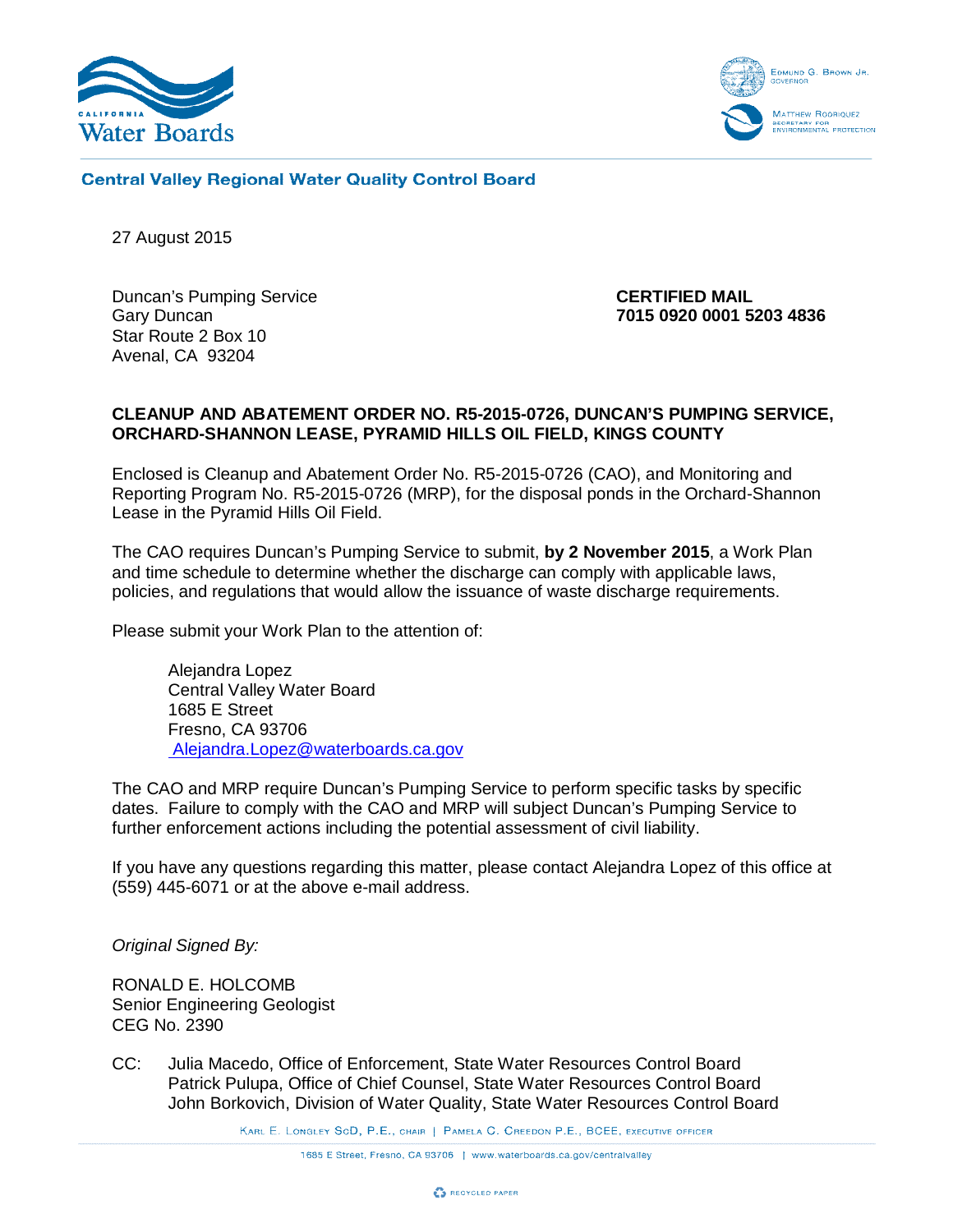# **CALIFORNIA REGIONAL WATER QUALITY CONTROL BOARD CENTRAL VALLEY REGION**

## **CLEANUP AND ABATEMENT ORDER NO. R5-2015-0726 FOR DUNCAN'S PUMPING SERVICE ORCHARD-SHANNON LEASE PYRAMID HILLS OIL FIELD KINGS COUNTY**

The California Regional Water Quality Control Board, Central Valley Region (hereafter Central Valley Water Board), finds that:

- 1. Duncan's Pumping Service (hereinafter Discharger), operates a petroleum production wastewater discharge facility at its Orchard-Shannon Lease in the Pyramid Hills Oil Field (Lease). The Lease is located approximately 12 miles southeast of Avenal, in the north half of the northeast quarter, of section 33, T24S, R18E, MDB&M.
- 2. The Lease contains four unlined surface impoundments (ponds). Wastewater separated from extracted crude oil is discharged to the unlined ponds for percolation and evaporation. Pond #1 dimensions are 138 feet in length, 12 feet wide and 6 feet deep. Pond #2 dimensions are 156 feet in length, 15 feet wide and 6 feet deep. Pond #3 dimensions are 54 feet in length, 12 feet wide and 8 feet deep. Pond #4 dimensions are 90 feet in length, 12 feet wide and 8 feet deep.
- 3. The Discharger has not submitted a Report of Waste Discharge. The Orchard-Shannon Lease is not regulated by Waste Discharge Requirements (WDRs) for the discharge of petroleum production wastewaters.
- 4. This Order contains a time schedule to achieve compliance with the California Water Code (Water Code) and the *Water Quality Control Plan for the Tulare Lake Basin Second Edition, Revised January 2004* (Basin Plan), and requires that by 31 December 2016, the Discharger demonstrate that the discharge to these ponds can comply with the applicable laws, policies, and regulations or the discharge will have to cease by that date.
- 5. The Basin Plan designates beneficial uses, establishes water quality objectives, and contains implementation plans and policies for all waters of the Basin.
- 6. The Orchard-Shannon Lease surface drainage is west. The Lease is located in the Kettleman Hydrologic Area (558.50) which is a part of the South Valley Floor Hydrologic Unit, of the Tulare Lake Basin Plan and drains toward the Reef Ridge Hydrologic area (559.30). The designated beneficial uses of Valley Floor Waters, and West Side Streams as specified in the Basin Plan, are agricultural supply; industrial service and process supply; water contact and non-contact water recreation; warm fresh water habitat; wildlife habitat; preservation of rare, threatened and endangered species; and groundwater recharge.
- 7. The Lease is not located in a designated Detailed Analysis Unit (DAU). The groundwater throughout the Basin has the designated beneficial uses of domestic and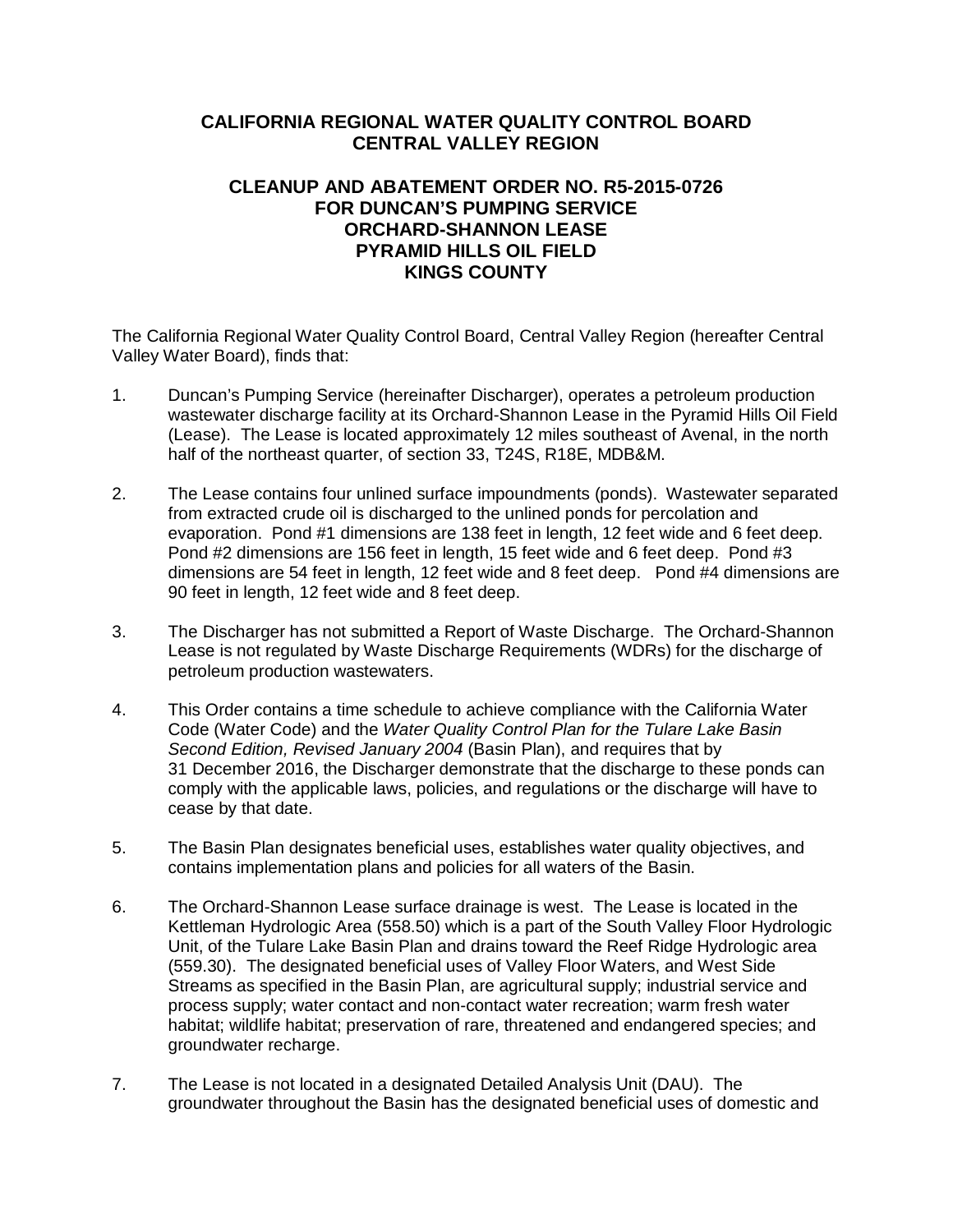$\overline{\phantom{a}}$ 

municipal water supply and is considered suitable for agricultural supply, industrial supply, and industrial process supply.

- 8. This Cleanup and Abatement Order is based upon: 1) Chapter 5, Enforcement and Implementation commencing with section 13300, of the Porter-Cologne Water Quality Control Act (Water Code Division 7, commencing with section 13000); 2) Water Code section 13267<sup>1</sup>, Investigations; inspections, Chapter 4, Regional Water Quality Control; 3) all applicable provisions of the Basin Plan including beneficial uses, water quality objectives, and implementation plans; 4) California State Water Resources Control Board (State Water Board) Resolution No. 68-16 (*Statement of Policy with Respect to Maintaining High Quality of Waters in California*); 5) State Water Board Resolution No. 92-49 (*Policies and Procedures for Investigation and Cleanup and Abatement of Discharges Under Water Code section 13304*); and 6) all other applicable legal authority.
- 9. The Basin Plan sets forth the following specific waste constituent limits for discharges of oil field wastewater to unlined ponds overlying ground water with existing and future probable beneficial uses are:

| Constituent                                          | Limitation Units |                                                                            |
|------------------------------------------------------|------------------|----------------------------------------------------------------------------|
| Electrical Conductivity (EC):<br>Chloride:<br>Boron: | 1000<br>200      | micromhos per centimeter (umhos/cm)<br>milligrams per liter (mg/L)<br>mq/L |

- 10. The Basin Plan allows discharges of oil field wastewater that exceed the above maximum salinity limits to unlined ponds, stream channels, or surface waters if the Discharger successfully demonstrates to the Central Valley Water Board in a public hearing that the proposed discharge will not substantially affect water quality nor cause a violation of water quality objectives.
- 11. On 24 March 2015, the Central Valley Water Board issued a Notice of Violation (NOV) to the Discharger that was the result of inspections conducted on 4 February 2015. The NOV alleged that the discharge was in violation of Section 13260 of the California Water Code for failing to submit a Report of Waste Discharge. Discharging waste that could affect the quality of waters of the State without obtaining WDRs is a violation of Sections 13260 and 13264 of the California Water Code.

<sup>&</sup>lt;sup>1</sup> Water Code section 13267, subdivision (b)(1) states: "In conducting an investigation specified in subdivision (a), the regional board may require that any person who has discharged, discharges, or is suspected of having discharged or discharging, or who proposes to discharge waste within its region, or any citizen or domiciliary, or political agency or entity of this state who has discharged, discharges, or is suspected of having discharged or discharging, or who proposes to discharge, waste outside of its region that could affect the quality of waters within its region shall furnish, under penalty of perjury, technical or monitoring program reports which the regional board requires. The burden, including costs, of these reports shall bear a reasonable relationship to the need for the report and the benefits to be obtained from the reports. In requiring those reports, the regional board shall provide the person with a written explanation with regard to the need for the reports, and shall identify the evidence that supports requiring that person to provide the reports."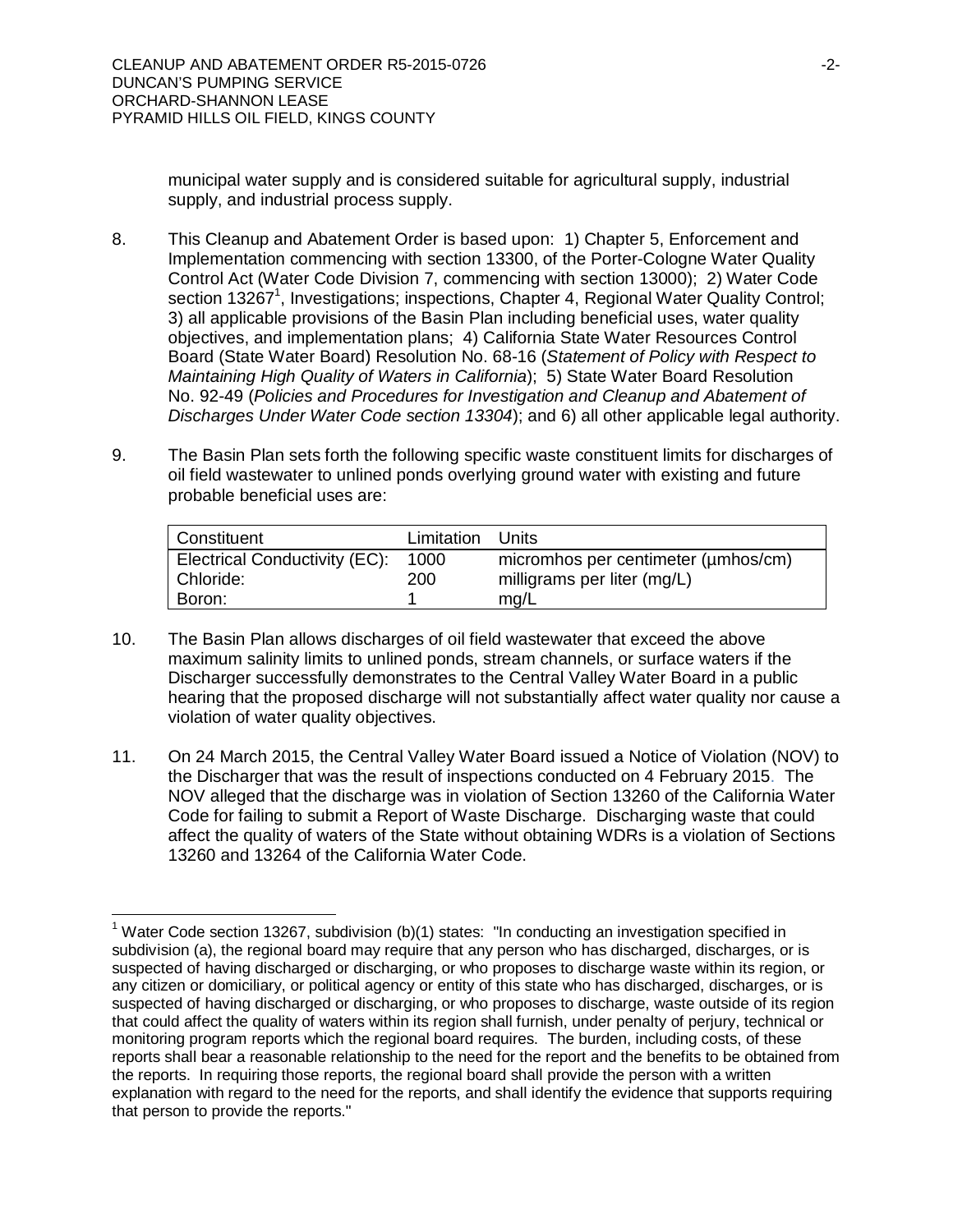12. On 1 April 2015, the Central Valley Water Board issued a California Water Code Directive Pursuant to Section 13267 to the Discharger. It required the Discharger to submit a technical report that includes Lease information, wastewater disposal practices, and wastewater discharge analytical data. The technical report was due by 15 June 2015 and an incomplete report was received on 15 June 2015.

A wastewater sample 1504156-01 was collected from a wastewater tank by Tom Hopps on 14 April 2015. The submitted analytical results were:

| Constituent | Concentration | Units    |
|-------------|---------------|----------|
| EC:         | 13,000        | umhos/cm |
| TDS:        | 7,800         | mg/L     |
| Chloride:   | 1,900         | mg/L     |
| Boron:      | 10.           | mq/L     |

A wastewater sample AL150402-1 was collected from pond #1 by Alejandra Lopez on 4 February 2015. The analytical results were:

| Constituent | Concentration | Units    |
|-------------|---------------|----------|
| EC:         | 12,000        | µmbos/cm |
| TDS:        | 7,900         | mg/L     |
| Chloride:   | 2,300         | mg/L     |
| Boron:      | 13            | mg/L     |

#### 13. Section 13304(a) of the Water Code provides that:

*Any person who has discharged or discharges waste into the waters of this state in violation of any waste discharge requirement or other order or prohibition issued by a regional board or the state board, or who has caused or permitted, causes or permits, or threatens to cause or permit any waste to be discharged or deposited where it is, or probably will be, discharged into the waters of the state and creates, or threatens to create, a condition of pollution or nuisance, shall upon order of the regional board, clean up the waste or abate the effects of the waste, or, in the case of threatened pollution or nuisance, take other necessary remedial action, including, but not limited to, overseeing cleanup and abatement efforts. A cleanup and abatement order issued by the state board or a regional board may require the provision of, or payment for, uninterrupted replacement water service, which may include wellhead treatment, to each affected public water supplier or private well owner. Upon failure of any person to comply with the cleanup or abatement order, the Attorney General, at the request of the board, shall petition the superior court for that county for the issuance of an injunction requiring the person to comply with the order. In the suit, the court shall have jurisdiction to grant a prohibitory or mandatory injunction, either preliminary or permanent, as the facts may warrant.*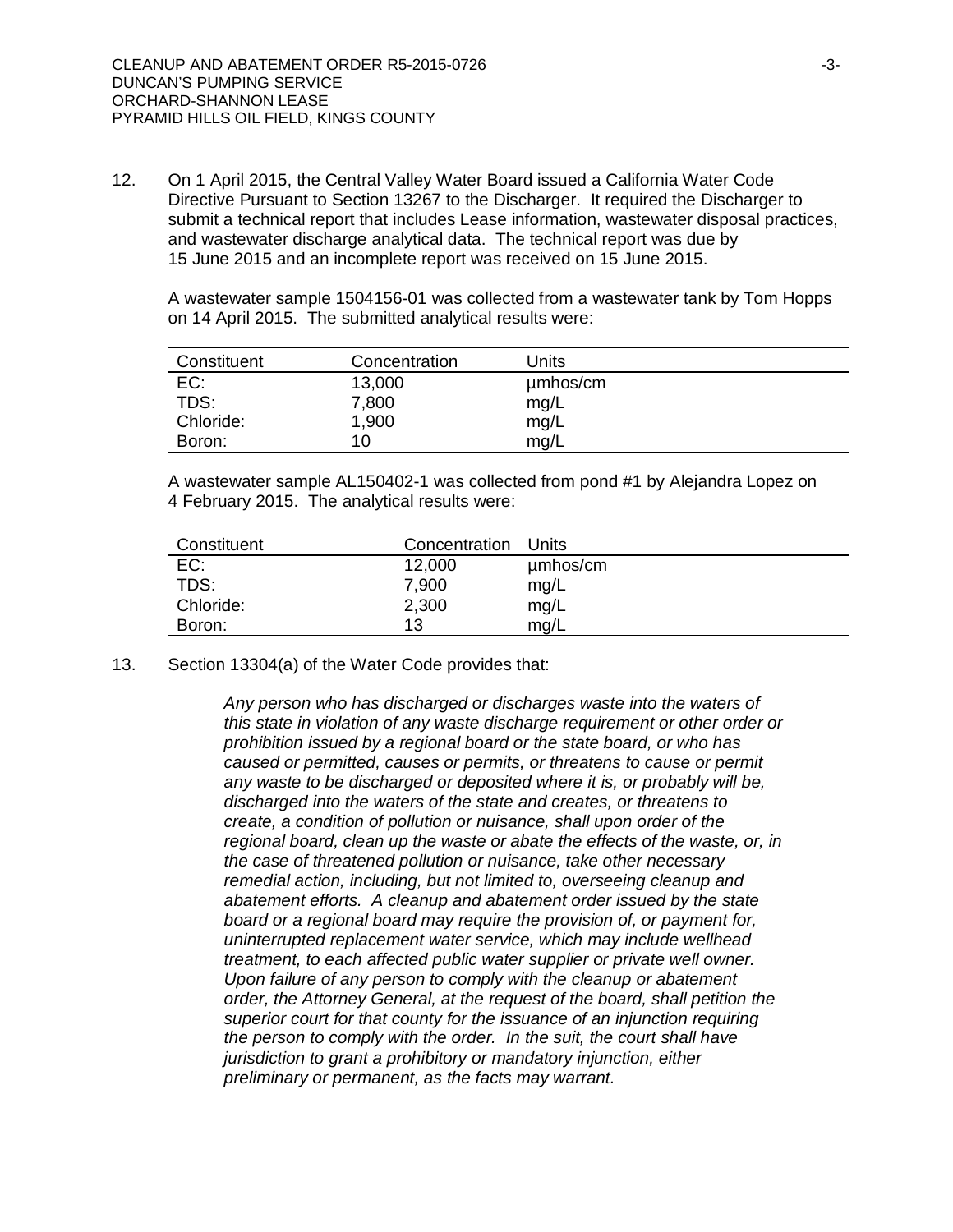- 14. Oil field produced water can contain elevated concentrations of general minerals (especially total dissolved solids and chloride), metals (i.e., arsenic), trace elements (i.e., boron, strontium, thallium, lithium, etc.), petroleum hydrocarbons, polynuclear aromatic hydrocarbons (PAHs), volatile organic compounds (VOCs, i.e., benzene, toluene, ethylbenzene, and xylenes [BTEX]), and radionuclides. The unauthorized discharge of waste containing oil field waste constituents to ground and/or groundwater creates, or threatens to create, a condition of pollution in groundwater, and may result in the degradation of water quality.
- 15. Lands surrounding the Orchard -Shannon Lease are being used for oil production activities. The nearest irrigated crops are located on the valley floor approximately 4,900 feet south of the Lease. Based on Ayers and Westcott (1985), irrigation water with a chloride concentration above 350 mg/l can cause severe crop problems. Boron toxicity can occur on sensitive crops at concentrations greater than 0.5 mg/L in irrigation water.
- 16. Underlying groundwater may be degraded if mixed with oil field wastewater. Oil field wastewater constituents could impair the groundwater for municipal and domestic supply and agricultural supply uses.
- 17. An investigation is necessary to determine whether the discharge of wastewater has caused or threatens to cause a condition of pollution in groundwater or the development of nuisance conditions.
- 18. The following actions will determine the threat and/or impacts to groundwater as a result of the discharges at the Orchard-Shannon Lease in violation of the Water Code:
	- a. Development of a work plan to conduct a hydrogeological site characterization and assess potential groundwater degradation by discharges from this facility;
	- b. Documentation of the average monthly volume of wastewater discharged to the ponds during the previous year will be submitted, and continued discharge during the investigation will not exceed the average monthly discharge rate calculated for the prior year; and
	- c. This Order requires that if degradation of groundwater due to discharge from any of the ponds is documented, then a work plan to delineate the nature and extent of the release and a plan to remediate the effects of the release must be submitted.
- 19. The deliverables ordered herein (work plans, signing up for WDRs, investigations, etc. as necessary) are needed to provide information to the Central Valley Water Board regarding (a) the nature and extent of the discharge, (b) the nature and extent of pollution conditions in State waters created by the discharge, (c) the threat to public health posed by the discharge, and (d) appropriate cleanup and abatement measures. The deliverables will enable the Discharger, with concurrence from the Central Valley Water Board, to determine the vertical and lateral extent of the discharge, ascertain whether the condition of pollution poses a threat to human health in the vicinity of the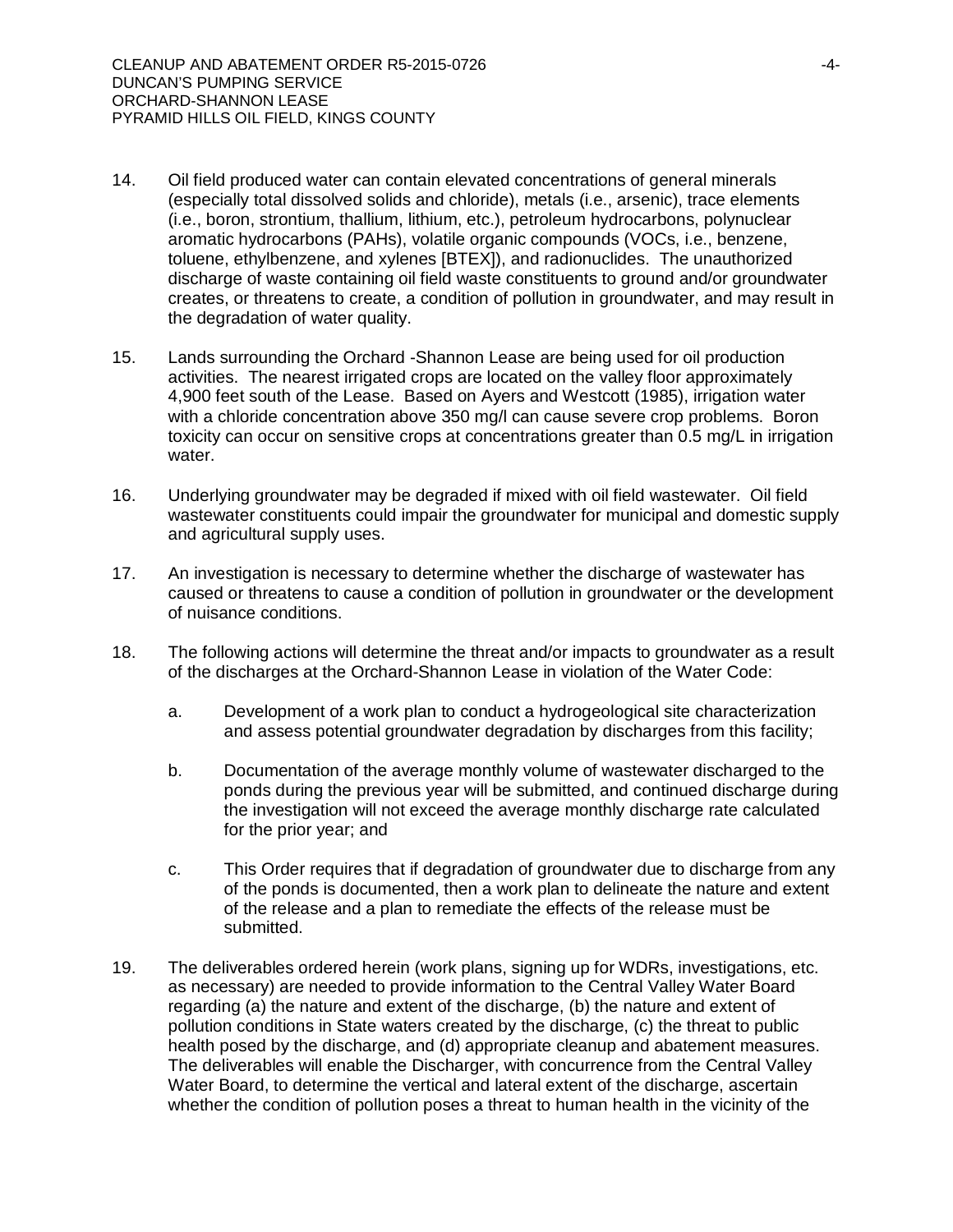Orchard-Shannon Lease, and provide technical information to determine the cleanup and abatement measures necessary to bring the Site into compliance with applicable water quality standards. Based on the nature and possible consequences of the discharges, including impacts to groundwater supply, the burden of providing the required information, including costs, bears a reasonable relationship to the need for the required reports, and the benefits to be obtained from the reports. The deadlines set forth herein are reasonable given the need to investigate the potential threat to groundwater quality.

- 20. In accordance with Water Code section 13267(b), these findings provide the Discharger with a written explanation with regard to the need for remedial action and reports, and identify the evidence that supports the requirement to implement investigative activities, to implement cleanup and abatement activities if needed, and to submit the reports. The Discharger owns a portion of the mineral rights and operates the Orchard-Shannon Lease which is subject to this Cleanup and Abatement Order. The technical and monitoring reports required by this Order are necessary to determine compliance with this Cleanup and Abatement Order.
- 21. Issuance of this Cleanup and Abatement Order is being taken for the protection of the environment and as such is exempt from provisions of the California Environmental Quality Act (CEQA) (Public Resources Code section 21000 et seq.) in accordance with California Code of Regulations, title 14, sections 15061(b)(3), 15306, 15307, 15308, and 15321. This Cleanup and Abatement Order generally requires the Discharger to submit plans for approval prior to implementation of investigative and, if necessary, cleanup activities at the Orchard-Shannon Lease. Mere submission of plans is exempt from CEQA as submission will not cause a direct or indirect physical change in the environment and/or is an activity that cannot possibly have a significant effect on the environment. CEQA review at this time would be premature and speculative, as there is not enough information concerning the Discharger's proposed remedial activities and possible associated environmental impacts. If the Central Valley Water Board determines that implementation of any plan required by this Cleanup and Abatement Order will have a significant effect on the environment, the Central Valley Water Board will conduct the necessary and appropriate environmental review prior to the Executive Officer's approval of the applicable plan.
- 22. The Discharger will bear the costs, including the Central Valley Water Board's costs, of determining whether implementation of any plan required by this Cleanup and Abatement Order will have a significant effect on the environment and, if so, in preparing and handing any documents necessary for environmental review. If necessary, the Discharger and a consultant acceptable to the Central Valley Water Board shall enter into a memorandum of understanding with the Central Valley Water Board regarding such costs prior to undertaking any environmental review.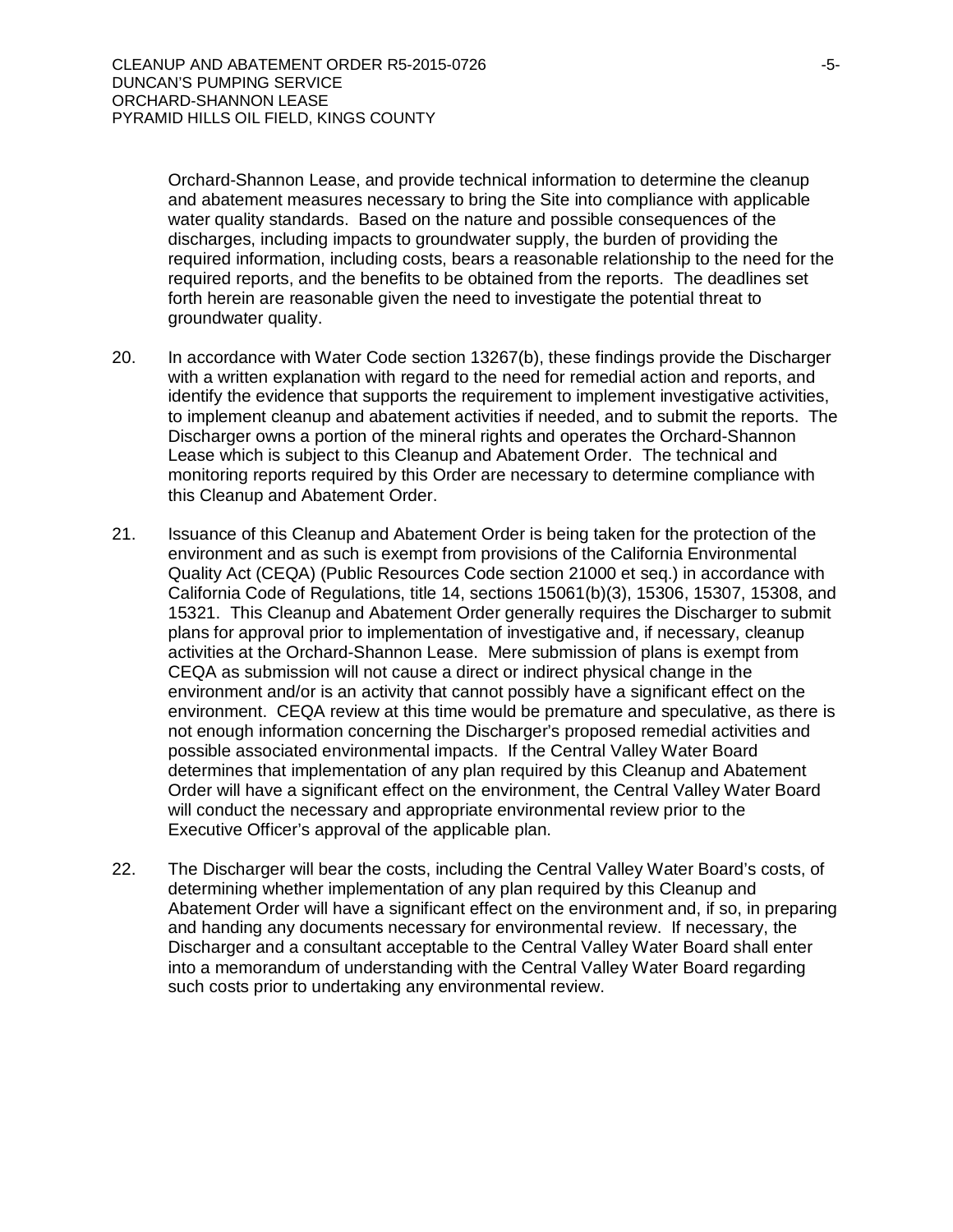**IT IS HEREBY ORDERED** that, pursuant to section 13304 and section 13267 of Division 7 of the California Water Code, Duncan's Pumping Service shall cease the discharge of wastewater in violation of applicable laws, policies, and regulations, and clean up and abate the condition of unauthorized discharge in accordance with the schedule below:

- 1. By **2 November 2015**, the Discharger shall prepare and submit to the Central Valley Water Board a Work Plan with a time schedule proposed by the Discharger and approved by the Assistant Executive Officer. The schedule shall provide the ability to determine whether the discharge can comply with applicable laws, policies, and regulations that would allow the issuance of waste discharge requirements by 31 October 2016. If issuance of waste discharge requirements is not obtained by 31 December 2016, the discharge shall cease. The Work Plan shall include, but is not limited to, the following tasks:
	- a. Identify all owners of the surface rights and the mineral rights of the Orchard-Shannon Lease.
	- b. Conduct a hydrogeological site characterization to assess the effects of the discharge of oil field wastes on underlying groundwater. The characterization shall be conducted in a manner to utilize acquired information to further assess the impacts of the wastewater discharge on groundwater. If the Discharger demonstrates that the wastes discharged to the ponds cannot affect the quality of underlying groundwater, the Assistant Executive Officer may rescind by signed letter all or part of the requirements to complete the groundwater investigation and groundwater monitoring portions of this Order.
	- c. The hydrogeological characterization, and a determination whether there has been a release of waste constituents to groundwater, shall be consistent with the detection monitoring requirements of Title 27, CCR, section 20005 et seq. (Title 27). This includes the development of a Sample Collection and Analysis Plan (SCAP); the location and installation of groundwater monitoring wells; soil sampling locations (if necessary); and the sampling and analysis methods for groundwater and soil samples, in accordance with Monitoring and Reporting Program No. R5-2015-0726 (MRP), which is attached hereto and made part of this Order.
	- d. Monitoring wells installed for the hydrogeological characterization shall be installed at appropriate depths that will allow the collection of representative groundwater samples. Existing groundwater wells documented to be in appropriate locations, where well depth and construction details can be provided, may be proposed as sampling points.
	- e. Collect and submit representative groundwater and soil samples for laboratory analysis for waste constituents in Monitoring and Reporting Program No. R5-2015-0726 in accordance with a SCAP approved by the Assistant Executive Officer.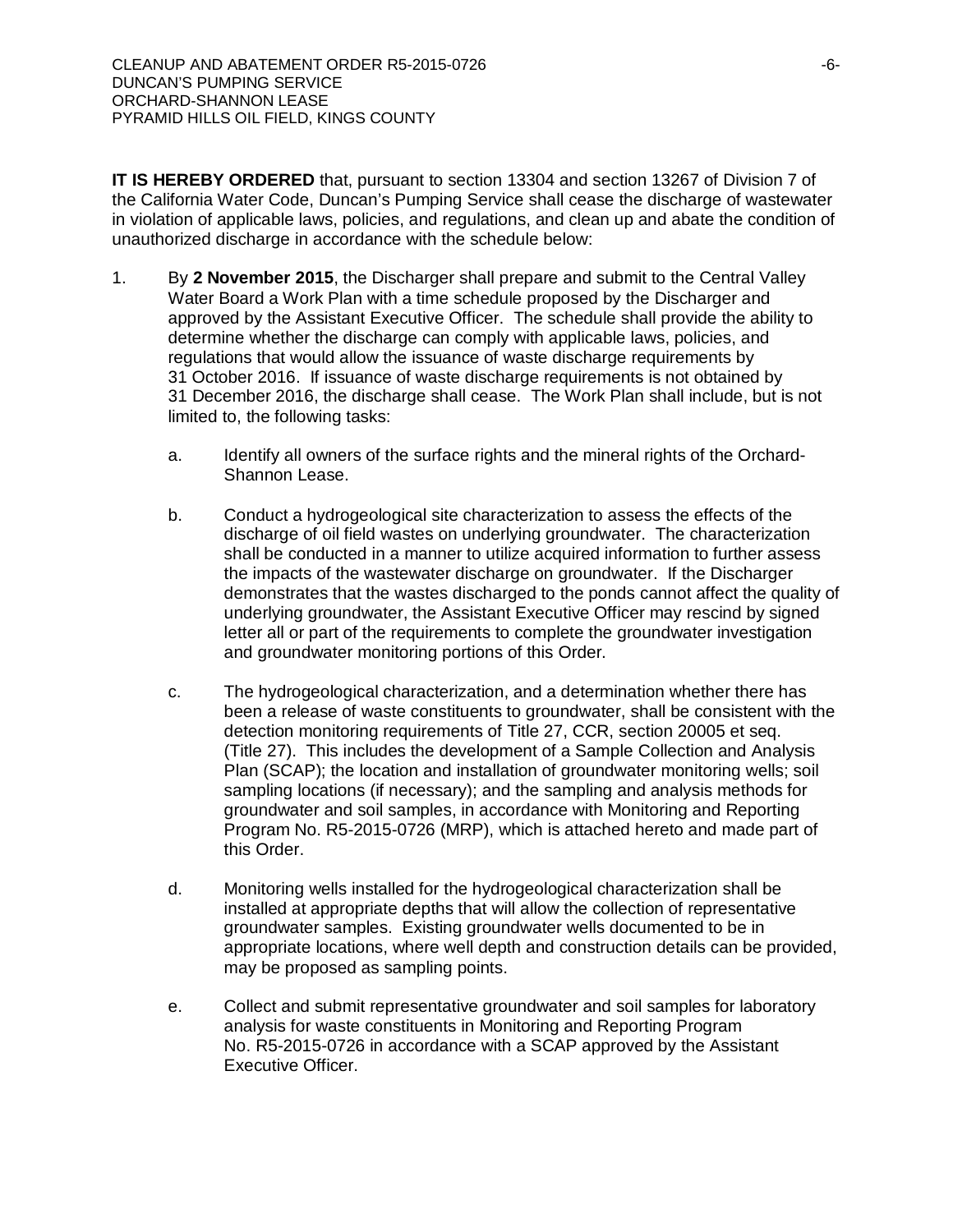- f. The methods of analysis and the method detection limits (MDLs) used must be appropriate for the expected concentrations. The laboratory reporting limits (RLs) for all reported monitoring data shall be set no greater than the practical quantitation limit (PQL). MDLs, PQLs and RLs shall be derived by the laboratory for each analytical procedure, according to State of California laboratory accreditation procedures. Analysis with an MDL greater than the most stringent drinking water standard that results in non-detection needs to be reanalyzed with the MDL set lower than the drinking water standard or at the lowest level achievable by the laboratory;
- g. Conduct a well survey to identify all water supply wells within one-mile of the ponds. The Discharger shall sample the identified domestic water supply wells and analyze the samples for the waste constituents listed in Table I of Monitoring and Reporting Program No. R5-2015-0726. If access to private property is needed, requested and denied, a demonstration of that is required.
- h. If the investigation determines that releases of wastewater to groundwater or soils has occurred, the hydrogeological characterization shall include a characterization of the nature and extent of the releases consistent with the evaluation monitoring program requirements contained in section 20425 of Title 27.
- i. If the investigation determines that releases of wastewater to groundwater or soils has occurred, then following the characterization of the nature and extent of the releases, a groundwater remediation program shall be submitted for Assistant Executive Officer review and approval that is consistent with the corrective action program requirements contained in section 20430 of Title 27. This will entail the preparation of an engineering feasibility study followed by a proposed corrective action program.
- j. Based on information acquired during the hydrogeological site characterization, submit a report of waste discharge (RWD) for preparation of waste discharge requirements, if appropriate, consistent with current regulations and policies. It is anticipated that general WDRs for discharges to unlined ponds will be presented to the Central Valley Water Board for adoption by August 2016. Submittal of a Notice of Intent to come under a general WDR, with the additional technical information, will meet the requirement of a RWD.
- k. Include in the report a table that provides the total monthly discharge in barrels and gallons to the pond(s) subject to this Order from 1 January 2013 to the end of the month immediately preceding the date of the report. The table shall include a description of the sources and volume of each individual waste stream going to each pond.
- l. Include in the report a calculation of the average monthly discharge of wastes to the ponds from 1 June 2014 through 1 June 2015.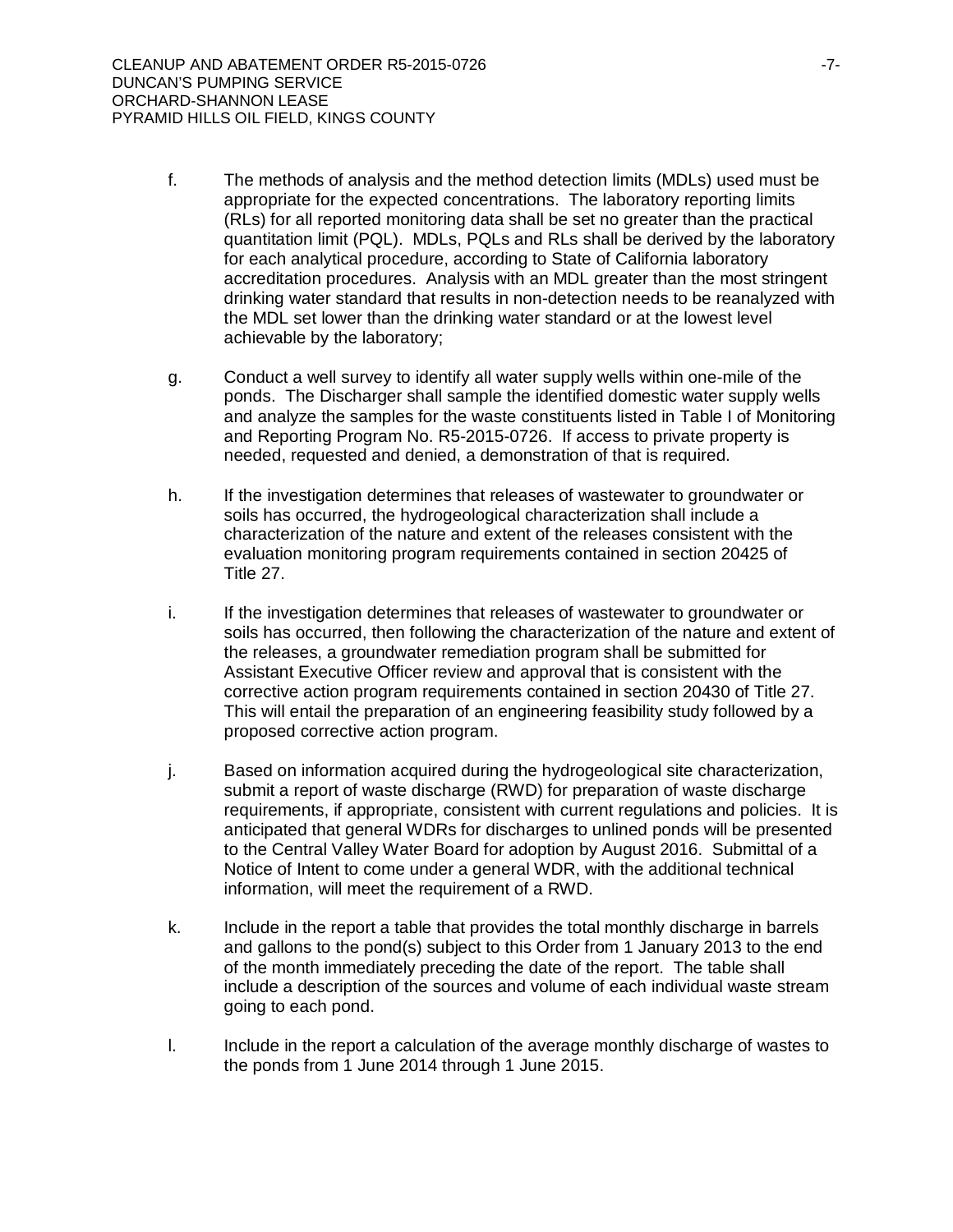- 2. Beginning **1 December 2015**, or a date approved by the Assistant Executive Officer, and quarterly thereafter until all Work Plan activities are complete, the Discharger shall submit technical reports that provide information to document the Work Plan activities completed to date and to ultimately document that all elements of the Work Plan have been completed. Corrective actions shall be proposed and included in these technical reports when Work Plan activities fail to satisfy any interim or final success criteria.
- 3. The Discharger shall comply with the MRP, which is part of this Order, and any revisions thereto as ordered by the Assistant Executive Officer. The submission dates of self-monitoring reports shall be no later than the submission date specified in the MRP.
- 4. The monthly discharge volume of oil field wastewater to the ponds shall not exceed the average monthly discharge volume calculated in Order 1.l. above.
- 5. The Discharger shall not discharge produced fluids to any location on the Orchard-Shannon Lease other than a permitted injection well, a permitted pond or disposal facility, or the ponds which are the subject of this Order.
- 6. The ponds shall either be free of oil or effectively screened and maintained to preclude entry of birds or animals.
- 7. Ponds adjacent to natural drainage courses shall be protected from inundation or washout, or properly closed.
- 8. **All activities in the Work Plan shall be completed** in accordance with time frames included in the Work Plan as approved by the Assistant Executive Officer.
- 9. With each report and work plan required by this Cleanup and Abatement Order, the Discharger shall provide under penalty of perjury under the laws of California a "Certification" statement to the Central Valley Water Board. The "Certification" shall include the following signed statement:

*I certify under penalty of law that this document and all attachments were prepared under my direction or supervision in accordance with a system designed to assure that qualified personnel properly gather and evaluate the information submitted. Based on my inquiry of the person or persons who manage the system, or those persons directly responsible for gathering the information, the information submitted is, to the best of my knowledge and belief, true, accurate, and complete. I am aware that there are significant penalties for submitting false information, including the possibility of fine and imprisonment for knowing violations. Pursuant to Water Code section 13350, any person who intentionally or negligently violates a cleanup and abatement order may be liable civilly in an amount which shall not exceed five thousand dollars (\$5,000), but shall not be less than five hundred dollars (\$500), for each day in which the cleanup and abatement order is violated.*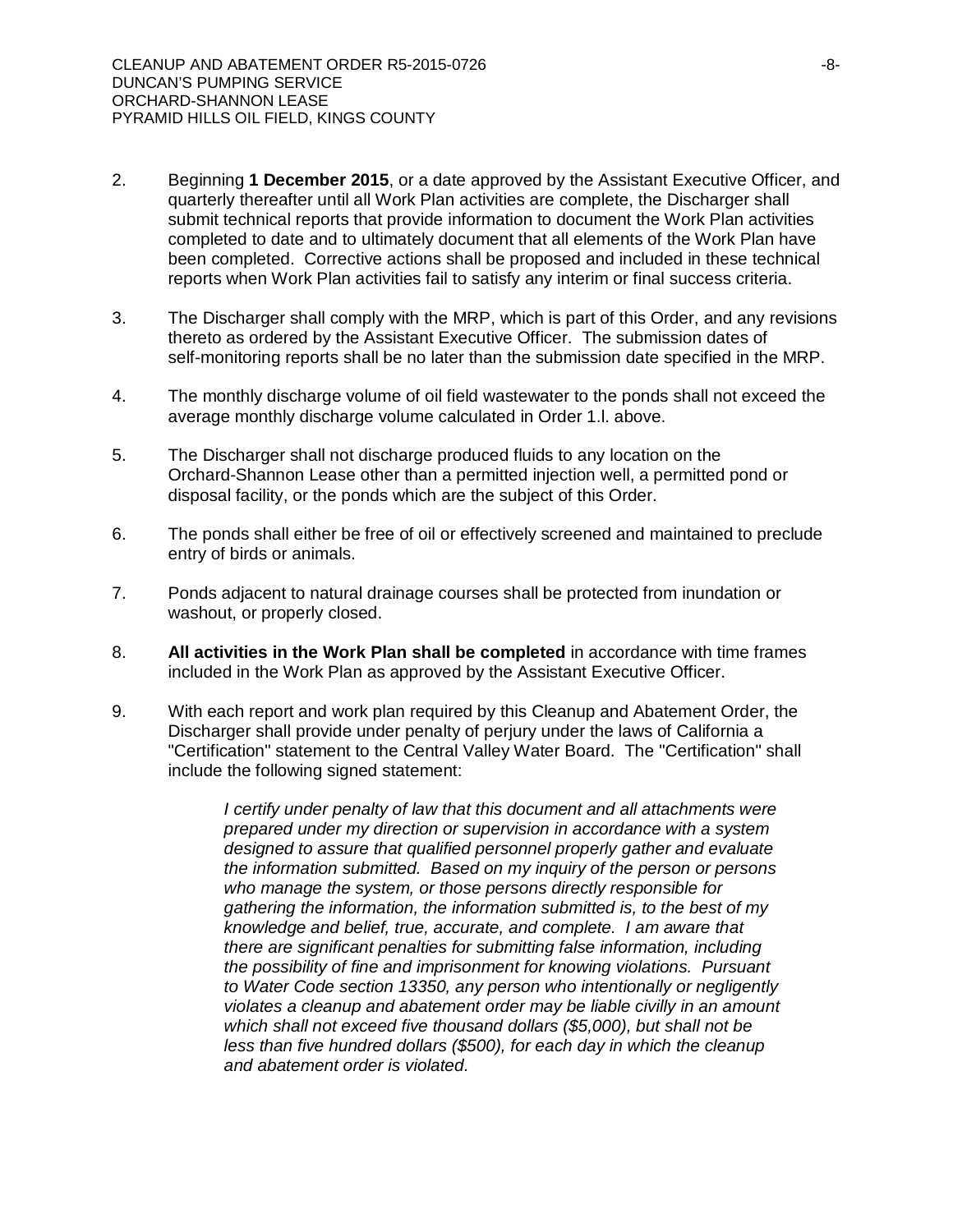10. If it is determined that discharges from the Orchard-Shannon Lease have impacted the beneficial uses of water, the Discharger can be further required upon notification by the Assistant Executive Officer to provide a replacement water supply or treat the water to allow continued use.

#### **NOTIFICATIONS**

- 1. **Applicability**. Requirements established pursuant to Water Code sections 13304 and 13267(b) are enforceable when signed by the Assistant Executive Officer of the Central Valley Water Board.
- 2. **Enforcement Actions.** The Central Valley Water Board reserves its right to take any enforcement action authorized by law for violations, including but not limited to, violations of the terms and conditions of this Cleanup and Abatement Order.
- 3. **Inspection and Entry.** The Discharger shall allow the Central Valley Water Board or State Water Board, and/or their authorized representatives (including an authorized contractor acting as their representative), upon the presentation of credentials and other documents, as may be required by law, to at reasonable times do the following:
	- a. Enter upon the properties;
	- b. Access and copy any records related to this Cleanup and Abatement Order;
	- c. Inspect and photograph any facilities, equipment, practices, or operations regulated or required by this Cleanup and Abatement Order; and
	- d. Sample or monitor any substances or parameters on-site for the purposes of assuring Cleanup and Abatement Order compliance or as otherwise authorized by the Porter-Cologne Water Quality Control Act.
- 4. **Potential Liability.** Pursuant to Water Code section 13350, any person who intentionally or negligently violates a cleanup and abatement order may be liable civilly in an amount which shall not exceed five thousand dollars (\$5,000), but shall not be less than five hundred dollars (\$500), for each day in which the cleanup and abatement order is violated. Pursuant to Water Code section 13268, any person failing or refusing to furnish technical or monitoring program reports as required by section 13267, or falsifying any information provided therein, is guilty of a misdemeanor, and may be liable civilly in an amount which shall not exceed one thousand dollars (\$1,000) for each day in which the violation occurs.
- 5. **Cost Reimbursement.** Pursuant to Water Code section 13304, the Central Valley Water Board is entitled to, and may seek reimbursement for, all reasonable costs it actually incurs to investigate unauthorized discharges of waste and to oversee cleanup of such waste, abatement of the effects thereof, or other remedial action, required by this Cleanup and Abatement Order. The Discharger shall reimburse the State of California for all reasonable costs actually incurred by the Central Valley Water Board to investigate unauthorized discharges of waste and to oversee cleanup of such waste, abatement of the effects thereof, or other remedial action, required by this Cleanup and Abatement Order, according to billing statements prepared from time to time by the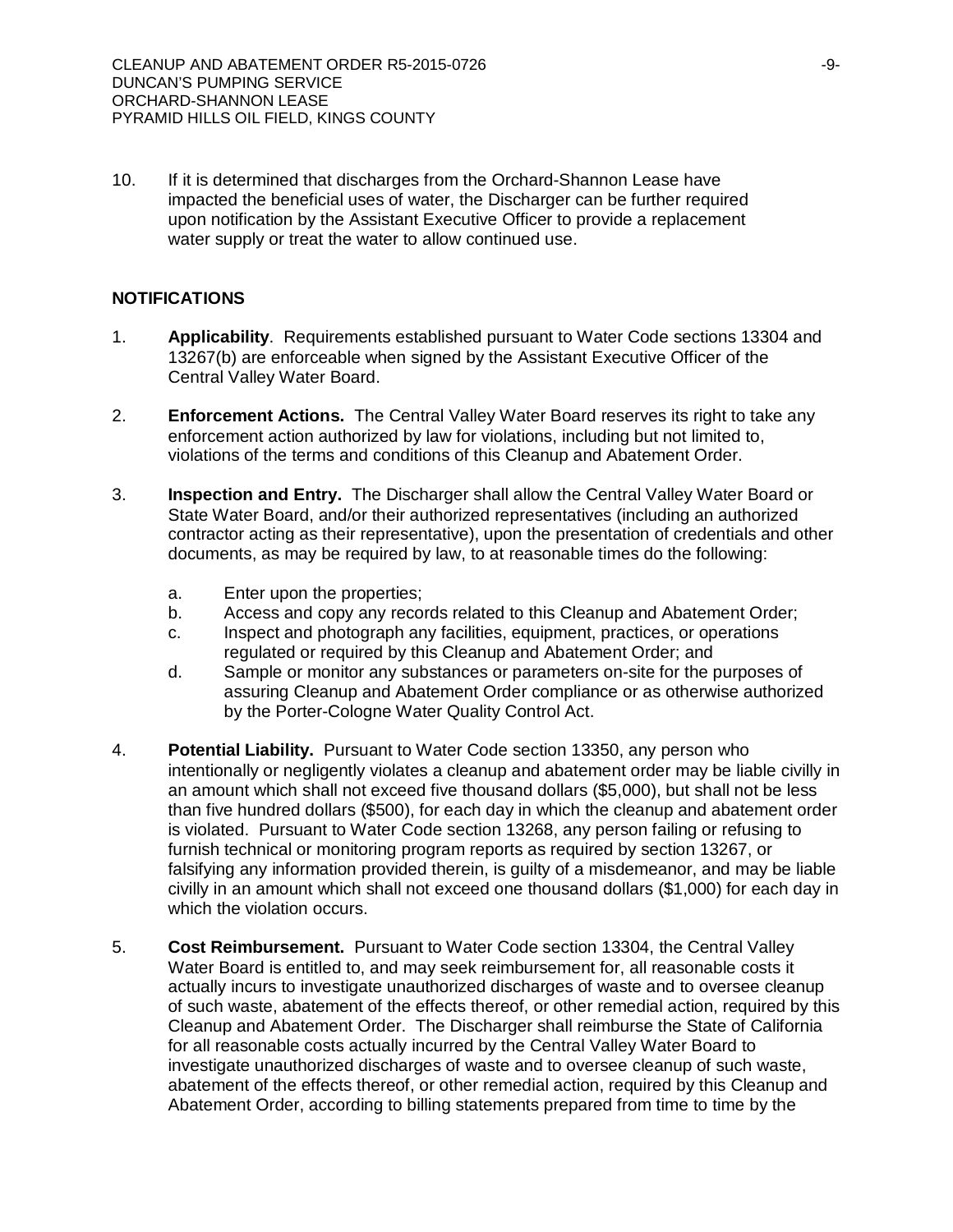State Water Board.

- 6. **Waste Management.** The Discharger shall properly manage, store, treat, and dispose of contaminated soils and groundwater which are extracted or disturbed during the investigation in accordance with applicable federal, state, and local laws and regulations. The storage, handling, treatment, or disposal of soil containing waste constituents and polluted groundwater shall not create conditions of pollution, contamination or nuisance as defined in Water Code section 13050(m). The Discharger shall obtain or apply for coverage under waste discharge requirements or a conditional waiver of waste discharge requirements for any discharge of the waste to (a) land for treatment, storage, or disposal or (b) waters of the State.
- 7. **Requesting Administrative Review by the State Water Board.** Any person aggrieved by an action of the Central Valley Water Board that is subject to review as set forth in Water Code section 13320(a), may petition the State Water Board to review the action. Any petition must be made in accordance with Water Code section 13320 and California Code of Regulations, title 23, section 2050 and following. The State Water Board must receive the petition within thirty (30) days of the date the action was taken, except that if the thirtieth day following the date the action was taken falls on a Saturday, Sunday, or state holiday, then the State Water Board must receive the petition by 5:00 p.m. on the next business day. Copies of the laws and regulations applicable to filing petitions may be found on the internet at

http://www.waterboards.ca.gov/public\_notices/petitions/water\_quality/index.shtml or will be provided upon request.

- 8. **Modifications.** Any modification to this Cleanup and Abatement Order shall be in writing and approved by the Assistant Executive Officer, including any extensions. Any written extension request by the Discharger shall include justification for the delay.
- 9. **No Limitation of Water Board Authority**. This Cleanup and Abatement Order in no way limits the authority or ability of the Central Valley Water Board to institute additional enforcement actions or to require additional investigation and any necessary cleanup of the property consistent with the Water Code. This Cleanup and Abatement Order may be revised as additional information becomes available.

## **REPORTING REQUIREMENTS**

1. **Duty to Use Qualified Professionals.** The Discharger shall provide documentation that plans and reports required under this Cleanup and Abatement Order are prepared under the direction of appropriately qualified professionals. Business and Professions Code sections 6735, 7835, and 7835.1 require that engineering and geologic evaluations and judgments be performed by or under the direction of licensed professionals. The Discharger shall include a statement of qualifications and license numbers, if applicable, of the responsible lead professionals in all plans and reports required under this Cleanup and Abatement Order. The lead professional shall sign and affix their license stamp, as applicable, to the report, plan, or document.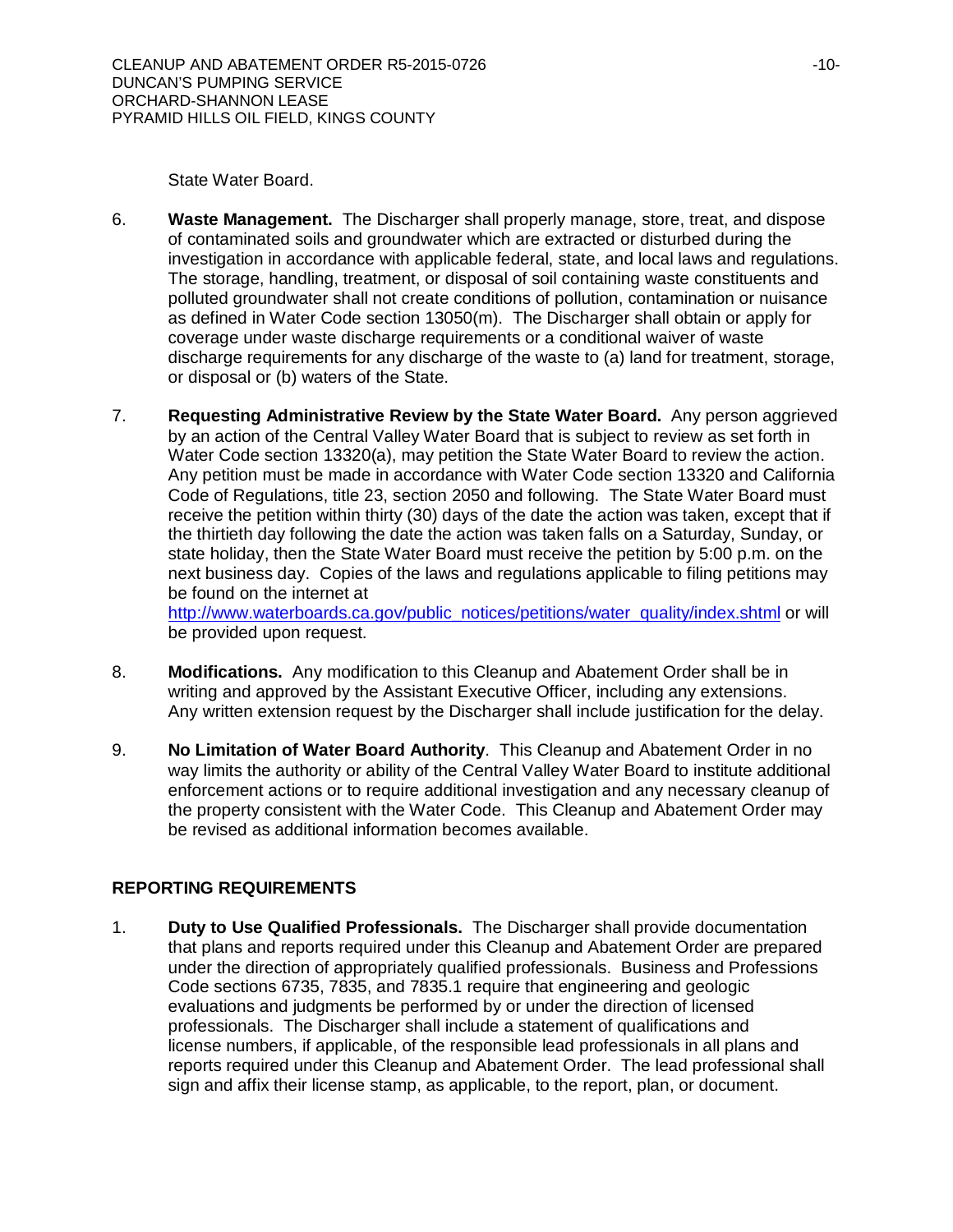- 2. **Electronic and Paper Media Reporting Requirements.** The Discharger shall comply with the following reporting requirements for all reports and plans (and amendments thereto) required by this Cleanup and Abatement Order:
	- a. The Discharger shall submit one paper and one electronic, searchable Portable Document Format (PDF) copy of all technical reports, monitoring reports, progress reports, and plans required by this Cleanup and Abatement Order. The PDF copy of all the reports shall also be uploaded into the GeoTracker database, as required by Reporting Requirement 2.(d) below.
	- b. Larger documents shall be divided into separate files at logical places in the report to keep file sizes under 150 megabytes.
	- c. All paper correspondence and documents submitted to the Central Valley Water Board must include the GeoTracker Site Global ID.
	- d. Electronic Data Submittals to the Central Valley Water Board in compliance with the Cleanup and Abatement Order are required to be submitted electronically via the Internet into the GeoTracker database http://GeoTracker.waterboards.ca.gov/ (Orchard-Shannon Lease GeoTracker Site Global ID: **T10000006739**). The electronic data shall be uploaded on or prior to the regulatory due dates set forth in the Cleanup and Abatement Order or addenda thereto. To comply with these requirements, The Discharger shall upload to the GeoTracker database the following minimum information:
		- i. Laboratory Analytical Data: Analytical data (including geochemical data) for all waste, soil, and water samples shall be submitted in Electronic Deliverable Format (EDF), which facilitates the transfer of data from the laboratory to the end user. Waste, soil, and water include analytical results of samples collected from the following locations and devices: surface samples, equipment, monitoring wells, boreholes, gas and vapor wells or other collection devices, groundwater, piezometers, and stockpiles.
		- ii. Locational Data: All permanent monitoring locations (monitoring wells, sediment sampling locations, etc.) shall be surveyed with latitude and longitude coordinates in a decimal degree format basin on the North American Datum 1983 ellipsoid, and accurate to within one meter (3 feet).
		- iii. Site Map: Site map or maps which display discharge locations, streets bordering the facility, and sampling locations for all waste, soil, and water samples. The site map is a stand-alone document that may be submitted in various electronic formats. A site map must also be uploaded to show the maximum extent of any soil impact and water pollution. An update to the site map may be uploaded at any time.
		- iv. Electronic Report: A complete copy (in character searchable PDF) of all work plans, work plan modifications, assessment, cleanup, and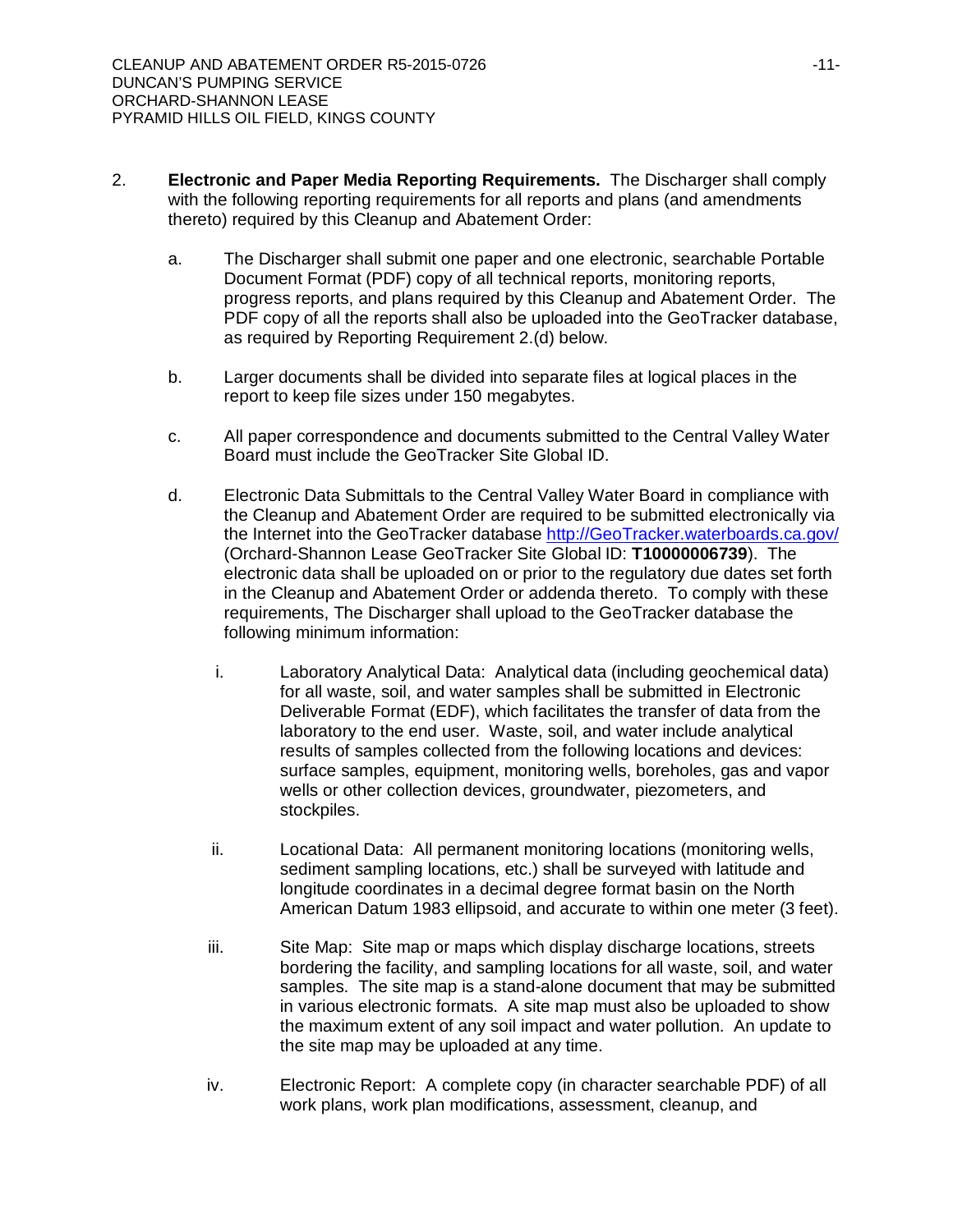monitoring reports including the signed transmittal letters, professional certifications, and all data presented in the reports.

- 3. **Oversight Reimbursement.** The Discharger may be required to reimburse the Central Valley Water Board for reasonable costs associated with oversight of the investigation and remediation of the Site, as provided in Water Code section 13304(c) (1). **By 1 October 2015**, provide the name and address where the invoices shall be sent. Failure to provide a name and address for invoices and/or failure to reimburse the Central Valley Water Board's reasonable oversight costs shall be considered a violation of this Cleanup and Abatement Order.
- 4. **Signatory Requirements.** All reports and work plans required under this Cleanup and Abatement Order shall be signed and certified in accordance with Order Item 9 above, by the Discharger or by a duly authorized representative and submitted to the Central Valley Water Board. A person is a duly authorized representative only if: 1) The authorization is made in writing by The Discharger; and 2) The authorization specifies either an individual or a position having responsibility for the overall operation of the regulated facility or activity. (A duly authorized representative may thus be either a named individual or any individual occupying a named position.)
- 5. All monitoring and technical reports required under this Cleanup and Abatement Order shall be submitted to:

California Regional Water Quality Control Board Central Valley Region 1685 E Street, Suite 200 Fresno, CA 93706 Attn: Alejandra Lopez GeoTracker Global ID: **T10000006739 for the Orchard-Shannon Lease**

6. FAILURE TO COMPLY WITH THE PROVISIONS OF THIS CLEANUP AND ABATEMENT ORDER MAY SUBJECT YOU TO FURTHER ENFORCEMENT ACTION, INCLUDING BUT NOT LIMITED TO, ASSESSMENT OF CIVIL LIABILITY UNDER SECTIONS 13268 AND 13350 OF THE WATER CODE AND REFERRAL TO THE DISTRICT ATTORNEY OR ATTORNEY GENERAL FOR INJUNCTIVE RELIEF AND CIVIL OR CRIMINAL LIABILITY.

> Ordered by:\_\_\_\_ *Original Signed By:* CLAY L. RODGERS, Assistant Executive Officer

> > (Date)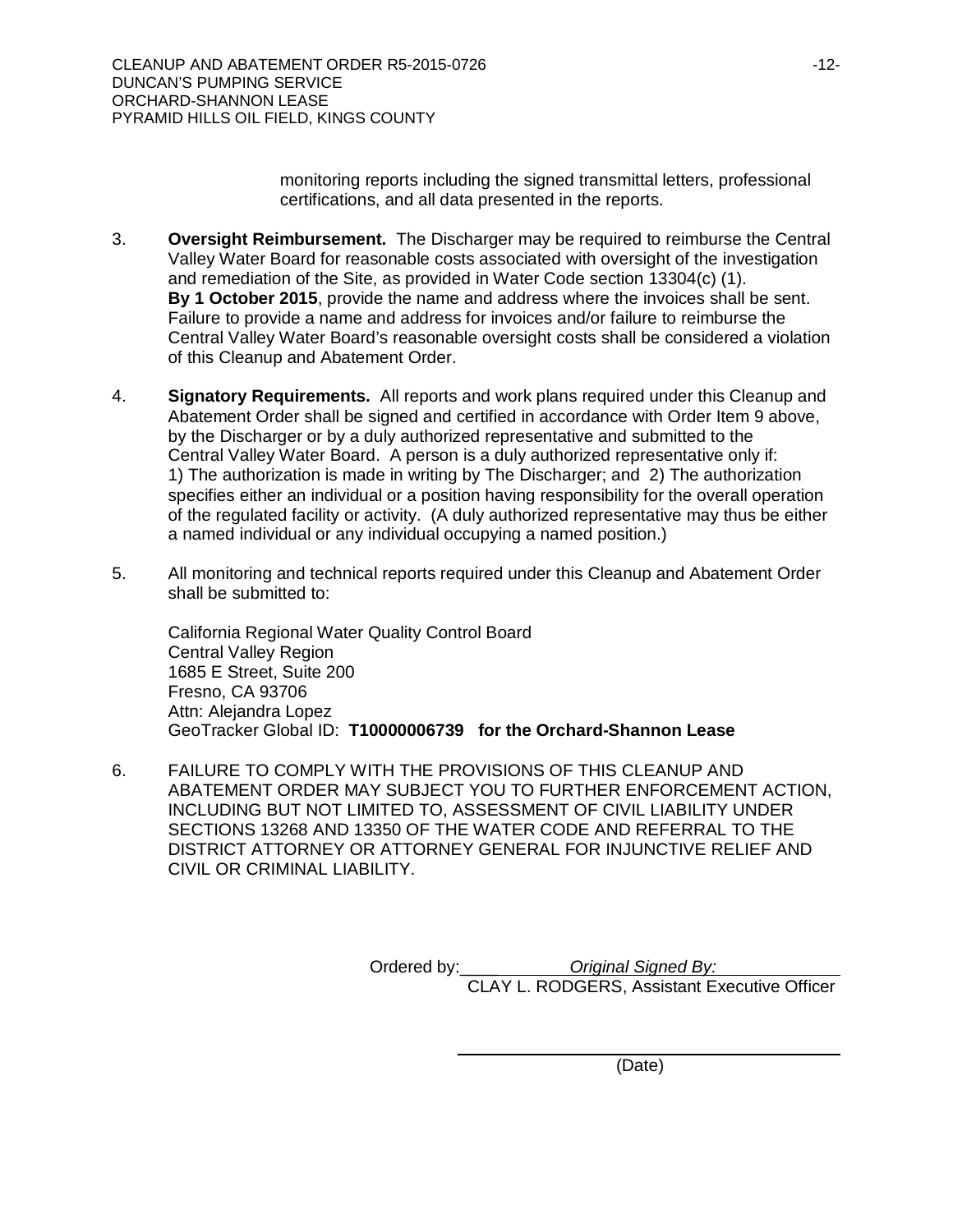#### CALIFORNIA REGIONAL WATER QUALITY CONTROL BOARD CENTRAL VALLEY REGION

#### MONITORING AND REPORTING PROGRAM R5-2015-0726 FOR DUNCAN'S PUMPING SERVICE ORCHARD-SHANNON LEASE PYRAMID HILLS OIL FIELD KINGS COUNTY

Compliance with this Monitoring and Reporting Program is required pursuant to Water Code section 13267 as ordered by Cleanup and Abatement Order R5-2015-0726 (the "CAO"). Failure to comply with this program constitutes noncompliance with the CAO and the Water Code, which can result in the imposition of civil liability. All sampling and analyses shall be by United States Environmental Protection Agency (USEPA) approved methods. The test methods chosen for detection of the constituents of concern shall be subject to review and concurrence by the California Regional Water Quality Control Board, Central Valley Region ("Central Valley Water Board").

A complete list of substances which are tested for and reported on by the testing laboratory shall be provided to the Central Valley Water Board. All peaks must be reported. In addition, both the method detection limit (MDL) and the practical quantification limit shall be reported. Detection limits shall equal or be more precise than USEPA methodologies. Analysis with an MDL greater than the most stringent drinking water standard that results in non-detection needs to be reanalyzed with the MDL set lower than the drinking water standard or at the lowest level achievable by the laboratory. Water samples must be analyzed within allowable holding time limits as specified in 40 CFR Part 136. All quality assurance/quality control (QA/QC) samples must be run on the same dates when samples were actually analyzed. Proper chain of custody procedures must be followed and a copy of the completed chain of custody form shall be submitted with the report. All analyses must be performed by a California Department of Public Health certified laboratory.

The Discharger shall maintain all sampling and analytical results: date, exact place, and time of sampling; dates analyses were performed; analyst's name; analytical techniques used; and results of all analyses. Such records shall be retained for a minimum of three years. This period of retention shall be extended during the course of any unresolved litigation regarding this discharge, or when requested by the Central Valley Water Board.

## **GROUNDWATER MONITORING**

The Discharger shall operate and maintain a groundwater monitoring system that complies with the requirements of the CAO and is consistent with the detection monitoring requirements of section 20420 et seq. of Title 27, CCR, section 20005 et seq. (Title 27). The monitoring system shall be certified by a California-licensed professional civil engineer or geologist as being consistent with the detection monitoring requirements of Title 27. The Discharger shall revise the groundwater monitoring system (after review and approval by Central Valley Water Board staff) as needed to characterize the groundwater and to delineate the nature and extent of any release of waste constituents due to the operation of the surface impoundments (ponds) that are the subject of the CAO.

Groundwater samples shall be collected quarterly from groundwater monitoring wells and other sampling points established in accordance with the hydrogeological characterization required by the CAO. The collected samples shall be analyzed for the parameters and constituents listed in Table I in accordance with the specified methods and frequencies. The Discharger shall collect, preserve, and transport groundwater samples in accordance with the Sample Collection and Analysis Plan approved by the Assistant Executive Officer.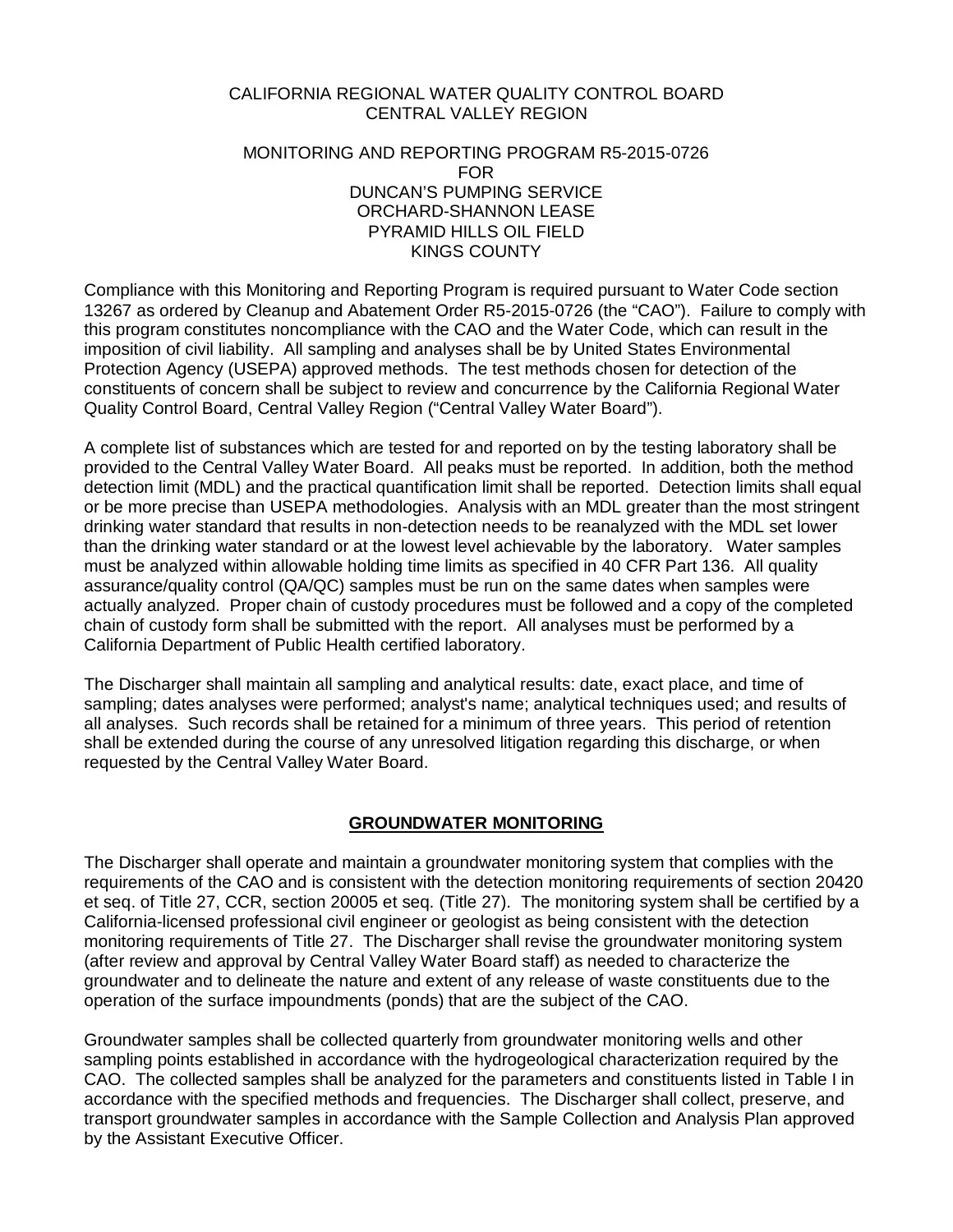## **WASTEWATER MONITORING**

Produced water samples shall be collected quarterly at a point in the system before discharge to the ponds. Time of collection of the sample shall be recorded. The collected produced water samples shall be analyzed for the parameters and constituents listed in Table I in accordance with the specified methods and frequencies. The Discharger shall collect, preserve, and transport produced water samples in accordance with the approved Sample Collection and Analysis Plan.

The Discharger shall record the volume of wastewater discharged to the ponds monthly. The wastewater volumes shall be reported in the quarterly monitoring reports.

#### **FACILITY MONITORING**

Permanent markers shall be in place with calibrations indicating the water level at design capacity and available operational freeboard. The freeboard shall be monitored on all ponds to the nearest tenth of a foot **monthly**.

Annually, prior to the anticipated rainy season, but **no later than 30 September**, the Discharger shall conduct an inspection of the facility. The inspection shall assess repair and maintenance needed for: drainage control systems; slope failure; groundwater monitoring wells, or any change in site conditions that could impair the integrity of the waste management unit or precipitation and drainage control structures; and shall assess preparedness for winter conditions including, but not limited to, erosion and sedimentation control. The Discharger shall take photos of any problems areas before and after repairs. Any necessary construction, maintenance, or repairs shall be **completed by 31 October**. Annual facility inspection reporting shall be **submitted by 30 November**.

The Discharger shall inspect all precipitation, diversion, and drainage facilities for damage **within 7 days** following major storm events (e.g., a storm that causes continual runoff for at least one hour) capable of causing flooding, damage, or significant erosion. The Discharger shall take photos of any problem areas before and after repairs. Necessary repairs shall be completed **within 30 days** of the inspection. Notification and reporting requirements for major storm events shall be conducted as required in Reporting Requirements 2. of this MRP.

The Discharger shall monitor and record on-site rainfall data using an automated rainfall gauge. Data shall be used in establishing the severity of storm events and wet seasons for comparison with design parameters used for waste management unit design and conveyance and drainage design. Daily data and on-site observation shall be used for establishing the need for inspection and repairs after major storm events. Rainfall data shall be reported in the quarterly monitoring reports, as required by this MRP.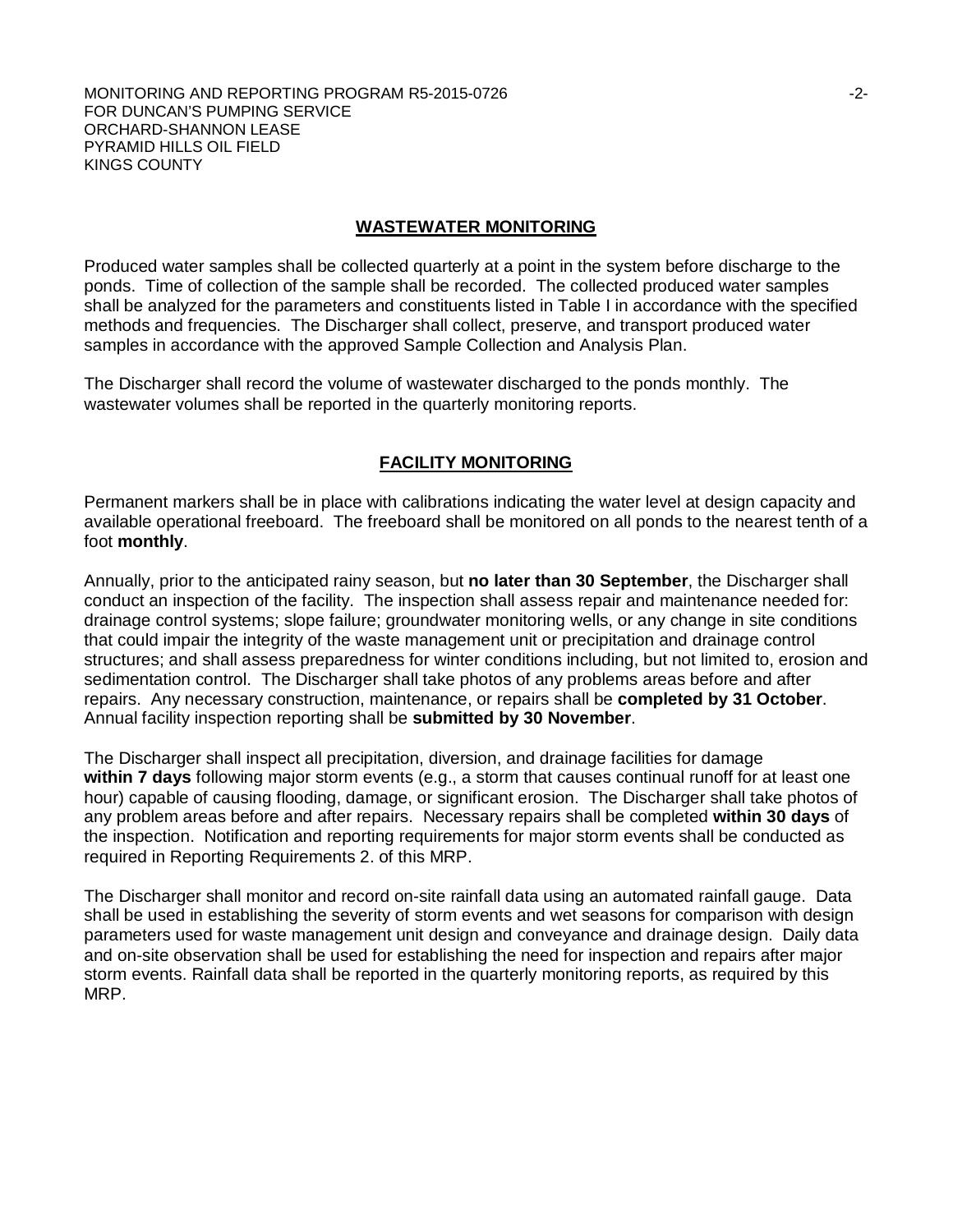## **REPORTING REQUIREMENTS**

- 1. The Discharger shall report all monitoring data and information as specified herein. Reports that do not comply with the required format will be **REJECTED** and the Discharger shall be deemed to be in noncompliance with this Monitoring and Reporting Program.
- 2. Quarterly groundwater and wastewater monitoring and remediation system reports shall be submitted to the Central Valley Water Board according to the schedule below.

| <b>Monitoring Period</b> | <b>Report Due</b> |
|--------------------------|-------------------|
| January – March          | April 30          |
| April – June             | July 31           |
| July – September         | October 31        |
| October - December       | January 31        |

Each quarterly report shall include the following minimum information:

- (a) a description and discussion of the sampling event and results, including trends in the concentrations of waste constituents and groundwater elevations in the wells. If there are any deficiencies during the sampling event or if impacts to groundwater extend beyond recent historical boundaries, the report shall include an explanation and/or evaluation and propose options for addressing or correcting the deficiencies;
- (b) field logs that contain, at a minimum, water quality parameters measured before, during, and after purging, method of purging, depth of water, volume of water purged, etc.;
- (c) groundwater contour maps for all groundwater zones, if applicable;
- (d) waste constituent isoconcentration maps for all groundwater zones, if applicable;
- (e) a table showing well construction details that shall include, at a minimum, well number, groundwater zone being monitored, measuring point elevation, depth to top and bottom of screen, water level elevation, and depth to water;
- (f) cumulative data tables containing all historical water quality analytical results and depth to groundwater;
- (g) a copy of all laboratory analytical data reports;
- (h) results of any monitoring done more frequently than required at the locations specified in this Monitoring and Reporting Program or at other locations at the site shall be reported to the Central Valley Water Board;
- (i) a summary of any spills/releases that occurred during the quarter and tasks undertaken in response to the spills/releases;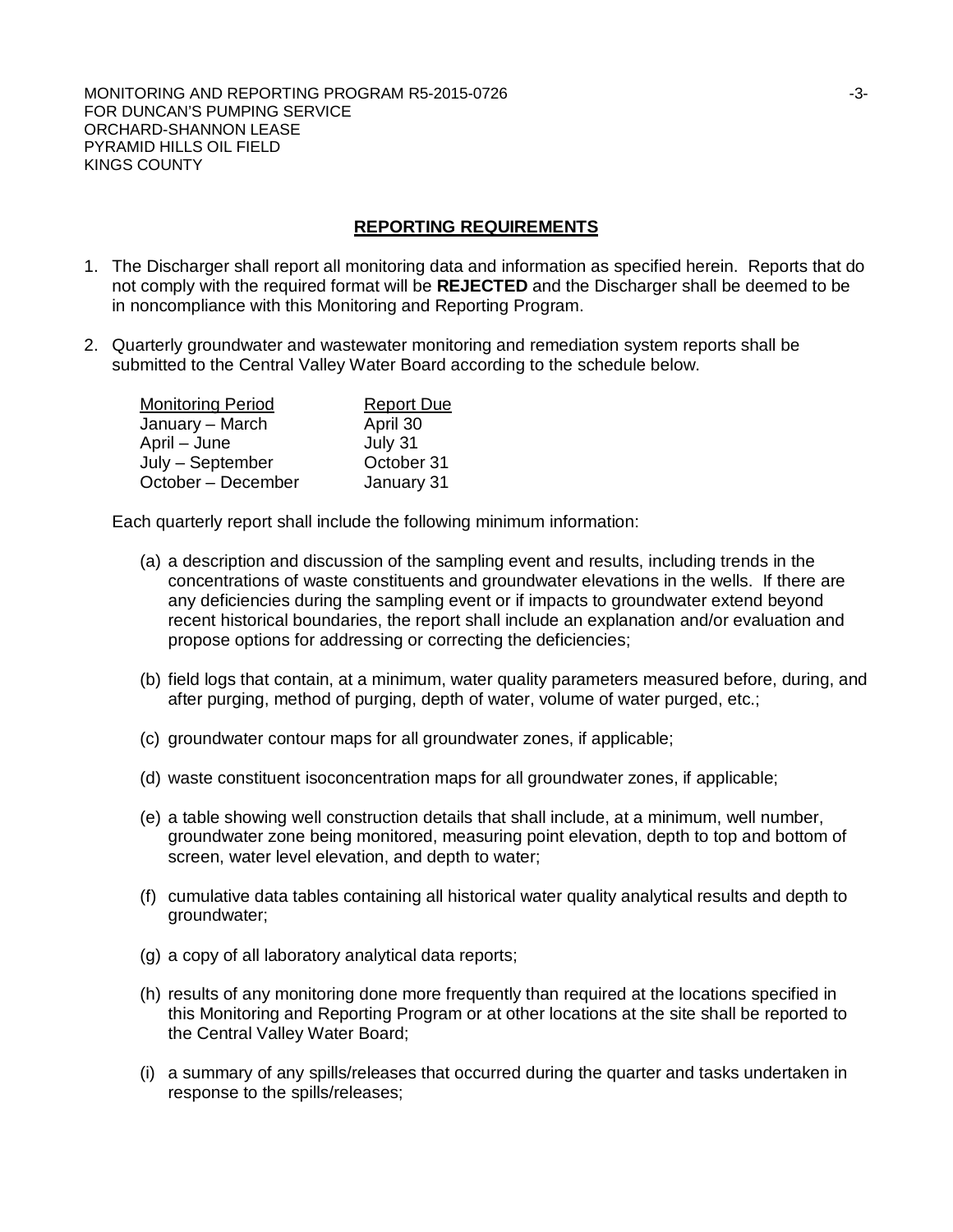- (j) an update and status on each of the outstanding tasks required by the CAO or Assistant Executive Officer;
- (k) a map showing all wells on the facility and the location of wastewater sampling;
- 3. In reporting the monitoring data, the Discharger shall arrange the data in tabular form so that the date, the constituents, and the concentrations are readily discernible. The data shall be summarized to demonstrate compliance with the requirements. All data shall be submitted in an electronic form acceptable to the Assistant Executive Officer.
- 4. Each quarterly monitoring report shall be submitted as a single document and contain all monitoring data collected at the site including all information cited in the above sections. A hard copy of all required reports or responses shall be submitted by the due date unless otherwise arranged with Central Valley Water Board staff.
- 5. The Discharger shall submit an **annual report by 31 January** of each year for the preceding year. The report can be combined with the Discharger's fourth quarter monitoring report. The report shall contain:
	- (a) Both tabular and graphical summaries of all data obtained during the year;
	- (b) An in-depth evaluation of groundwater conditions at the site including short and long-term trends of the constituents of concern in each area of the site;
	- (c) An evaluation of the effectiveness of the groundwater monitoring network in delineating the lateral and vertical extent of impacts to groundwater in all affected areas of the site. This needs to include an identification of any data gaps and potential deficiencies in the monitoring system or reporting program. The report shall include recommendations to address any deficiencies in the monitoring and report program;
	- (d) An evaluation of the effectiveness of each of the remediation systems. The evaluation shall include the effectiveness of the systems in remediating impacted groundwater and each of the source areas or suspected source areas. The report shall include recommendations for improving or expanding the systems, if necessary;
	- (e) A summary of the performance of each remediation system including the amount and percentage of operating and downtime, and the amount of petroleum hydrocarbons removed, if applicable; and
	- (f) A summary of all spills/releases, if any, that occurred during the year, tasks undertaken in response to the spills, the results of the tasks undertaken.
- 6. The Discharger may request that the Assistant Executive Officer change the monitoring frequency or constituents of concern after the first year of monitoring. The request needs to include a demonstration that adequate data has been collected to determine background groundwater conditions and a justification for the change.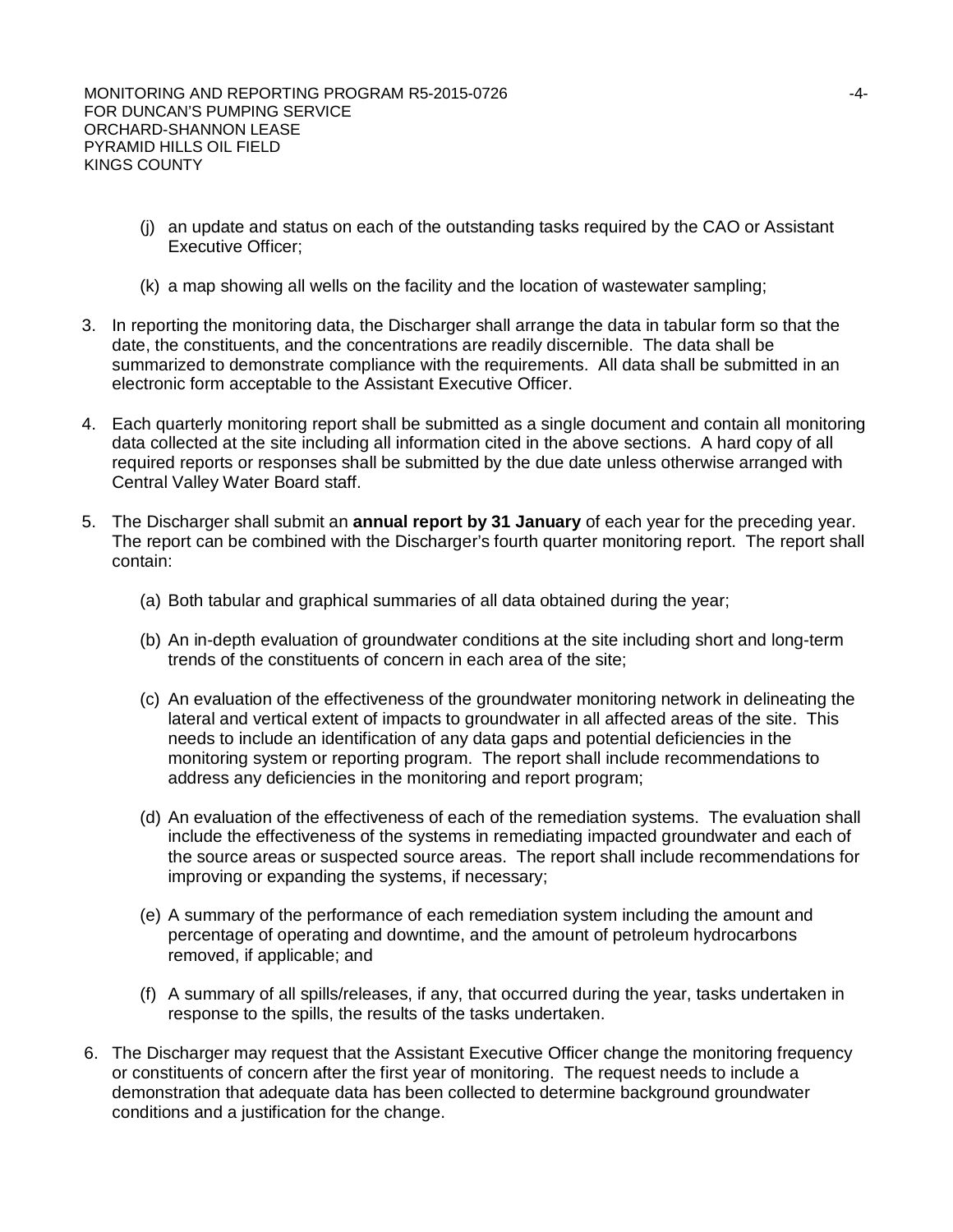MONITORING AND REPORTING PROGRAM R5-2015-0726 **FOUND 100 CONTROLLY 100 CONTROLLY 100 CONTROLLY 100 CONTROLLY 100** FOR DUNCAN'S PUMPING SERVICE ORCHARD-SHANNON LEASE PYRAMID HILLS OIL FIELD KINGS COUNTY

- 7. The Discharger shall maintain a data base containing historical and current monitoring data in an electronic form acceptable to the Assistant Executive Officer. The data base shall be updated quarterly and provided to the Central Valley Water Board in electronic format.
- 8. The Discharger shall submit electronic copies of all work plans, reports, analytical results, and groundwater elevation data over the Internet to the State Water Board Geographic Environmental Information Management System database (GeoTracker) at *http://GeoTracker.swrcb.ca.gov*. Electronic submittals shall comply with GeoTracker standards and procedures, as specified on the State Water Board's web site. Uploads to GeoTracker shall be completed on or prior to the due date. In addition, a hardcopy of each document shall be submitted to:

California Regional Water Quality Control Board Central Valley Region 1685 E Street, Suite 200 Fresno, CA 93706 Attn: Alejandra Lopez GeoTracker Site Global ID: **T10000006739 for the Orchard-Shannon Lease**

9. A transmittal letter explaining the essential points shall accompany each report. At a minimum, the transmittal letter shall identify any violations found since the last report was submitted, and if the violations were corrected. If no violations have occurred since the last submittal, this shall be stated in the transmittal letter. The transmittal letter shall also state that a discussion of any violations found since the last report was submitted, and a description of the actions taken or planned for correcting those violations, including any references to previously submitted time schedules, is contained in the accompanying report. The transmittal letter shall contain a statement identical to that required by the CAO by the Discharger, or the Discharger's authorized agent, under penalty of perjury, that to the best of the signer's knowledge the report is true, accurate, and complete.

The Discharger shall implement the above monitoring program on the effective date of this Program.

Ordered by: *Original Signed By:* CLAY L. RODGERS, Assistant Executive Officer

Date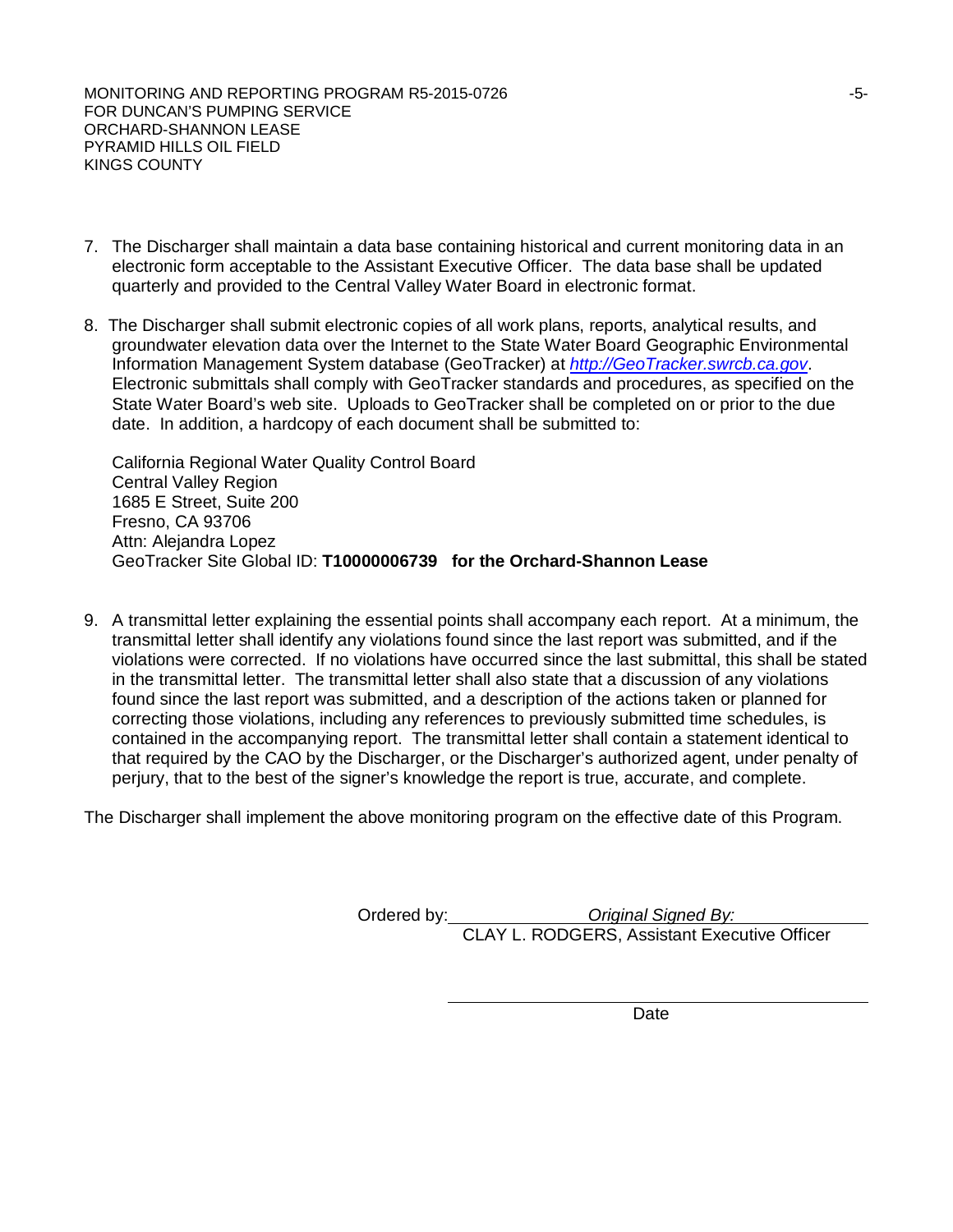| Table 1 - Wastewater and Groundwater Monitoring                                                                                                                                                                                                                                                                                                    |                                                                                      |                                                                                                                                             |                                                                                                 |                                                                                                                                             |
|----------------------------------------------------------------------------------------------------------------------------------------------------------------------------------------------------------------------------------------------------------------------------------------------------------------------------------------------------|--------------------------------------------------------------------------------------|---------------------------------------------------------------------------------------------------------------------------------------------|-------------------------------------------------------------------------------------------------|---------------------------------------------------------------------------------------------------------------------------------------------|
| <b>Parameters</b>                                                                                                                                                                                                                                                                                                                                  | <b>Units</b>                                                                         | <b>Monitoring</b><br><b>Frequency</b>                                                                                                       | US EPA or<br>other<br><b>Method</b>                                                             | <b>Reporting</b><br><b>Frequency</b>                                                                                                        |
| <b>Groundwater Elevation</b>                                                                                                                                                                                                                                                                                                                       | feet &<br>hundredths,<br>MSL <sup>1</sup>                                            | Quarterly                                                                                                                                   |                                                                                                 | Quarterly                                                                                                                                   |
| <b>Field Parameters</b>                                                                                                                                                                                                                                                                                                                            |                                                                                      |                                                                                                                                             |                                                                                                 |                                                                                                                                             |
| Temperature<br><b>Electrical Conductivity</b><br>pH<br><b>Monitoring Parameters</b>                                                                                                                                                                                                                                                                | $^{\circ}$ F <sup>2</sup><br>$\mu$ mhos/cm <sup>3</sup><br>pH units                  | Quarterly<br>Quarterly<br>Quarterly                                                                                                         |                                                                                                 | Quarterly<br>Quarterly<br>Quarterly                                                                                                         |
| <b>Total Dissolved Solids (TDS)</b><br><b>Electrical Conductivity</b><br>Boron, dissolved                                                                                                                                                                                                                                                          | mg/L <sup>4</sup><br>umhos/cm<br>mg/L                                                | Quarterly<br>Quarterly<br>Quarterly                                                                                                         | 160.1<br>120.1<br>6010B                                                                         | Quarterly<br>Quarterly<br>Quarterly                                                                                                         |
| <b>Standard Minerals</b><br>Alkalinity as CaCO3<br><b>Bicarbonate Alkalinity as</b><br>CaCO <sub>3</sub><br>Carbonate Alkalinity as<br>CaCO <sub>3</sub><br>Hydroxide Alkalinity as<br>CaCO <sub>3</sub><br>Sulfate, dissolved<br>Nitrate-N, dissolved<br>Calcium, dissolved<br>Magnesium, dissolved<br>Sodium, dissolved<br>Potassium<br>Chloride | mg/L<br>mg/L<br>mg/L<br>mg/L<br>mg/L<br>mg/L<br>mg/L<br>mg/L<br>mg/L<br>mg/L<br>mg/L | Quarterly<br>Quarterly<br>Quarterly<br>Quarterly<br>Quarterly<br>Quarterly<br>Quarterly<br>Quarterly<br>Quarterly<br>Quarterly<br>Quarterly | 310.1<br>310.1<br>310.1<br>310.1<br>300.0<br>300.0<br>6010B<br>6010B<br>6010B<br>6010B<br>300.0 | Quarterly<br>Quarterly<br>Quarterly<br>Quarterly<br>Quarterly<br>Quarterly<br>Quarterly<br>Quarterly<br>Quarterly<br>Quarterly<br>Quarterly |
| PAHS <sup>5</sup>                                                                                                                                                                                                                                                                                                                                  | $\mu$ g/L $^6$                                                                       | Quarterly                                                                                                                                   | 8270                                                                                            | Quarterly                                                                                                                                   |
| <b>Total Petroleum</b><br><b>Hydrocarbons (TPH)</b>                                                                                                                                                                                                                                                                                                | µg/L                                                                                 | Quarterly                                                                                                                                   | 418.1                                                                                           | Quarterly                                                                                                                                   |
| <b>Volatile Organic</b><br><b>Compounds</b><br><b>Full Scan</b>                                                                                                                                                                                                                                                                                    | $\mu$ g/L                                                                            | Quarterly                                                                                                                                   | 8260B                                                                                           | Quarterly                                                                                                                                   |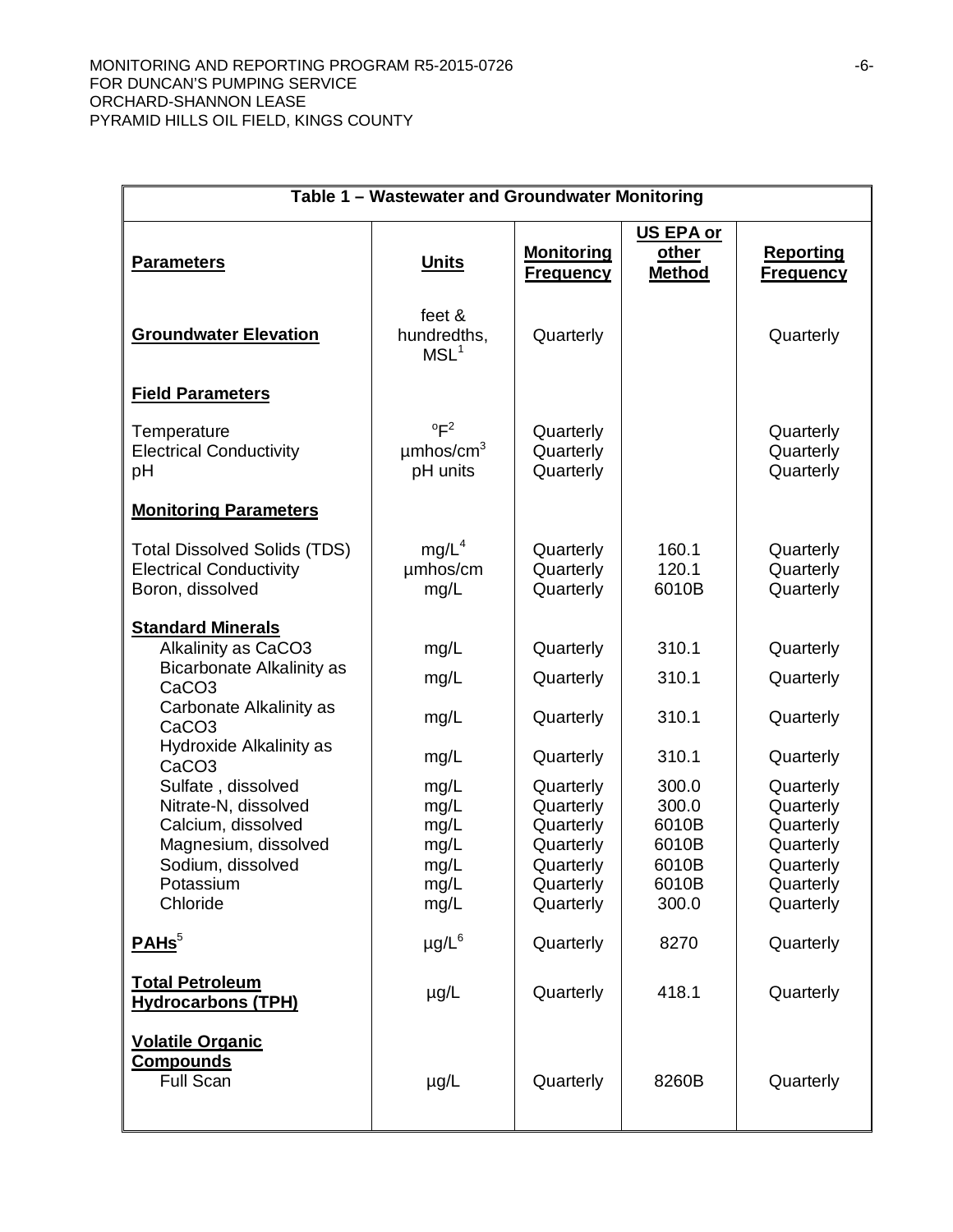#### MONITORING AND REPORTING PROGRAM R5-2015-0726 **Fig. 10.13 and 2018** -7-FOR DUNCAN'S PUMPING SERVICE ORCHARD-SHANNON LEASE PYRAMID HILLS OIL FIELD, KINGS COUNTY

| Table 1 - Wastewater and Groundwater Monitoring                                                                                                                                               |                                                                                                                      |                                                                                                                                                                                                 |                                                                                                                                     |                                                                                                                                                                                                 |
|-----------------------------------------------------------------------------------------------------------------------------------------------------------------------------------------------|----------------------------------------------------------------------------------------------------------------------|-------------------------------------------------------------------------------------------------------------------------------------------------------------------------------------------------|-------------------------------------------------------------------------------------------------------------------------------------|-------------------------------------------------------------------------------------------------------------------------------------------------------------------------------------------------|
| <b>Parameters</b>                                                                                                                                                                             | <b>Units</b>                                                                                                         | <b>Monitoring</b><br><b>Frequency</b>                                                                                                                                                           | US EPA or<br>other<br><b>Method</b>                                                                                                 | <b>Reporting</b><br><b>Frequency</b>                                                                                                                                                            |
| <b>Stable Isotopes</b><br>Oxygen $(^{18}O)$<br>Deuterium (Hydrogen 2,<br>$^2$ H, or D)                                                                                                        | $pCi/L^7$<br>pCi/L                                                                                                   | Quarterly<br>Quarterly                                                                                                                                                                          | 900.0<br>900.0                                                                                                                      | Quarterly<br>Quarterly                                                                                                                                                                          |
| <b>Radionuclides</b><br>Radium-226<br>Radium-228<br>Gross Alpha particle<br>(excluding radon and<br>uranium)<br>Uranium                                                                       | pCi/L<br>pCi/L<br>pCi/L<br>pCi/L                                                                                     | Quarterly<br>Quarterly<br>Quarterly<br>Quarterly                                                                                                                                                | $SM8$ 7500-Ra<br>SM 7500-Ra<br><b>SM 7110</b><br>200.8                                                                              | Quarterly<br>Quarterly<br>Quarterly<br>Quarterly                                                                                                                                                |
| <b>Constituents of Concern</b>                                                                                                                                                                |                                                                                                                      |                                                                                                                                                                                                 |                                                                                                                                     |                                                                                                                                                                                                 |
| Lithium<br>Strontium<br>Iron<br>Manganese<br>Antimony<br>Arsenic<br><b>Barium</b><br>Beryllium<br>Cadmium<br>Chromium (total)<br>Chromium (hexavalent)<br>Cobalt<br>Copper<br>Lead<br>Mercury | mg/L<br>mg/L<br>mg/L<br>mg/L<br>mg/L<br>mg/L<br>mg/L<br>mg/L<br>mg/L<br>mg/L<br>mg/L<br>mg/L<br>mg/L<br>mg/L<br>mg/L | Quarterly<br>Quarterly<br>Quarterly<br>Quarterly<br>Quarterly<br>Quarterly<br>Quarterly<br>Quarterly<br>Quarterly<br>Quarterly<br>Quarterly<br>Quarterly<br>Quarterly<br>Quarterly<br>Quarterly | 200.7<br>200.7<br>200.8<br>200.8<br>200.8<br>200.8<br>200.8<br>200.8<br>200.8<br>200.8<br>7196A<br>200.8<br>200.8<br>200.8<br>7470A | Quarterly<br>Quarterly<br>Quarterly<br>Quarterly<br>Quarterly<br>Quarterly<br>Quarterly<br>Quarterly<br>Quarterly<br>Quarterly<br>Quarterly<br>Quarterly<br>Quarterly<br>Quarterly<br>Quarterly |